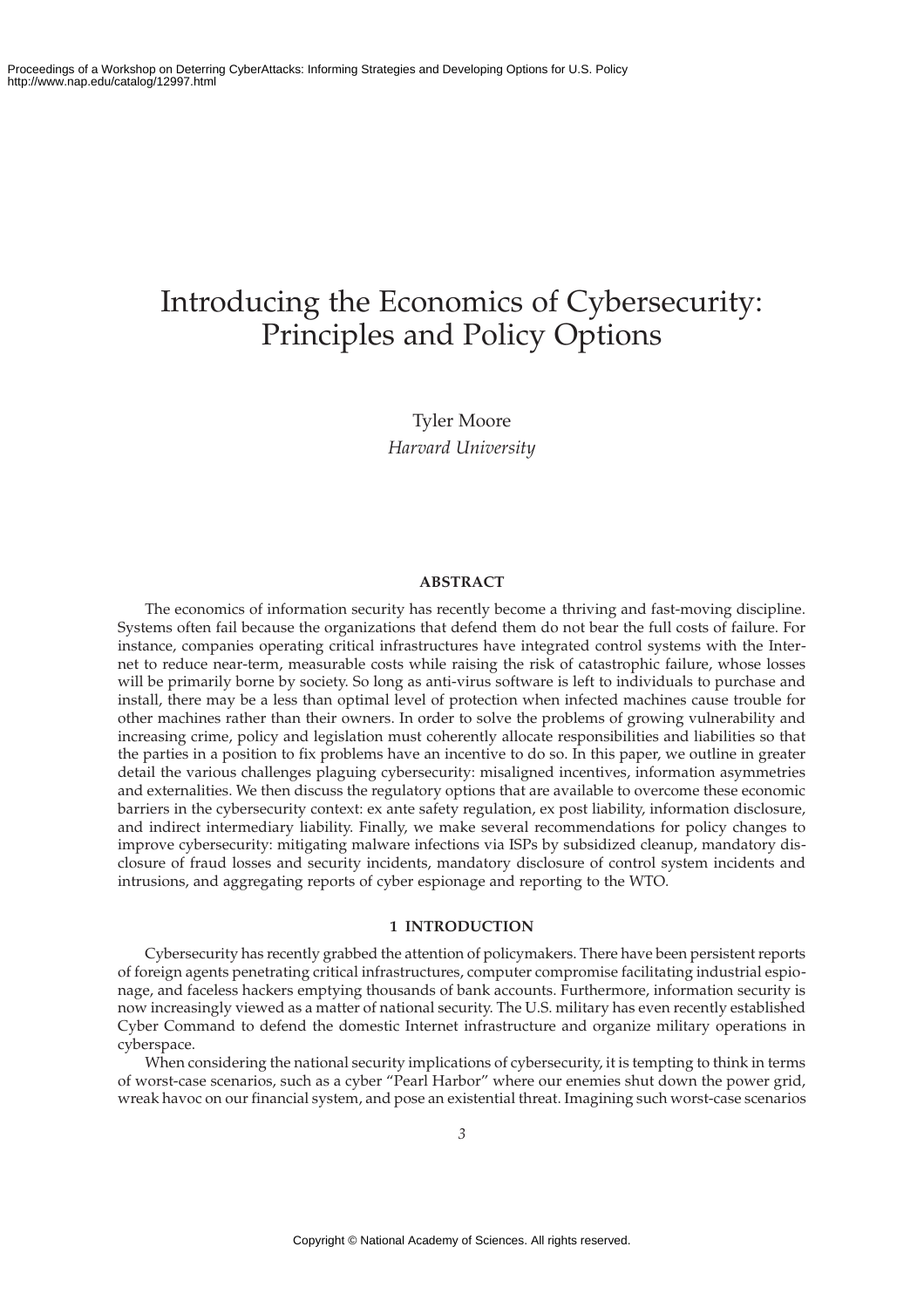is useful for concentrating the minds of decision makers and spurring them into action. However, there are downsides to focusing on the most extravagantly conceived threats—it gives the false impression that the situation is so dire that only a radical intervention might help.

In fact, many of the problems plaguing cybersecurity are economic in nature, and modest interventions that align stakeholder incentives and correct market failures can significantly improve our nation's cybersecurity posture. Systems often fail because the organizations that defend them do not bear the full costs of failure. Policy and legislation must coherently allocate responsibilities and liabilities so that the parties in a position to fix problems have an incentive to do so.

In this paper, we outline the key insights offered by an economic perspective on information security, and detail actionable policy recommendations that can substantially improve the state of cybersecurity. In Section 2, we describe four crucial aspects of cybersecurity which we later propose policy solutions for. First is online identity theft, which is the primary way cyber-criminals steal money from consumers. Second is industrial espionage, where trade secrets are remotely and often undetectably stolen. Third is critical infrastructure protection. The control systems regulating power plants and chemical refineries are vulnerable to cyber attack, yet very little investment has been made to protect against these threats. Finally, we consider botnets, a popular method of attack impacting nearly all aspects of cybersecurity.

In Section 3, we describe the high-level economic challenges to cybersecurity: misaligned incentives, information asymmetries and externalities. In Section 4, we study how policy may be used to overcome these barriers. We review the different ways liability is assigned in the law, giving an extended discussion to how the law has tackled various Internet vices by exerting pressure on intermediaries, principally Internet service providers (ISPs) and the payment system. Finally, we make four concrete policy recommendations that can improve cybersecurity.

# **2 CYBERSECURITY APPLICATIONS**

While the intent of this article is to provide generalized advice to help strengthen cybersecurity, it is useful to consider particular applications where cybersecurity is needed. We now describe four of the most prescient threats to cybersecurity: online identity theft, industrial cyber espionage, critical infrastructure protection, and botnets.

## **2.1 Online Identity Theft**

One key way in which malicious parties capitalize on Internet insecurity is by committing online identity theft. Banks have made a strong push for customers to adopt online services due to the massive cost savings compared to performing transactions at physical branches. Yet the means of authentication have not kept up. Banks have primarily relied on passwords to identify customers, which miscreants can obtain by simple guessing or by installing "keystroke loggers" that record the password as it is entered on a computer. Another way to steal passwords takes advantage of the difficulties in authenticating a bank to a consumer. Using a "phishing" attack, miscreants masquerade as the customer's bank and ask for credentials. Phishing sites are typically advertised via spam email purporting to come from the bank. Keystroke loggers can be installed using a more general ruse—for instance, fraudsters sent targeted emails to the payroll departments of businesses and school districts with fake invoices attached that triggered installation of the malicious software. 1

Once the banking credentials have been obtained, miscreants need a way to convert the stolen credentials to cash. One option is to sell them on the black market: someone who can collect bank card and PIN data or electronic banking passwords can sell them online to anonymous brokers at advertised

<sup>1</sup>http://www.bankinfosecurity.com/articles.php?art\_id=1732.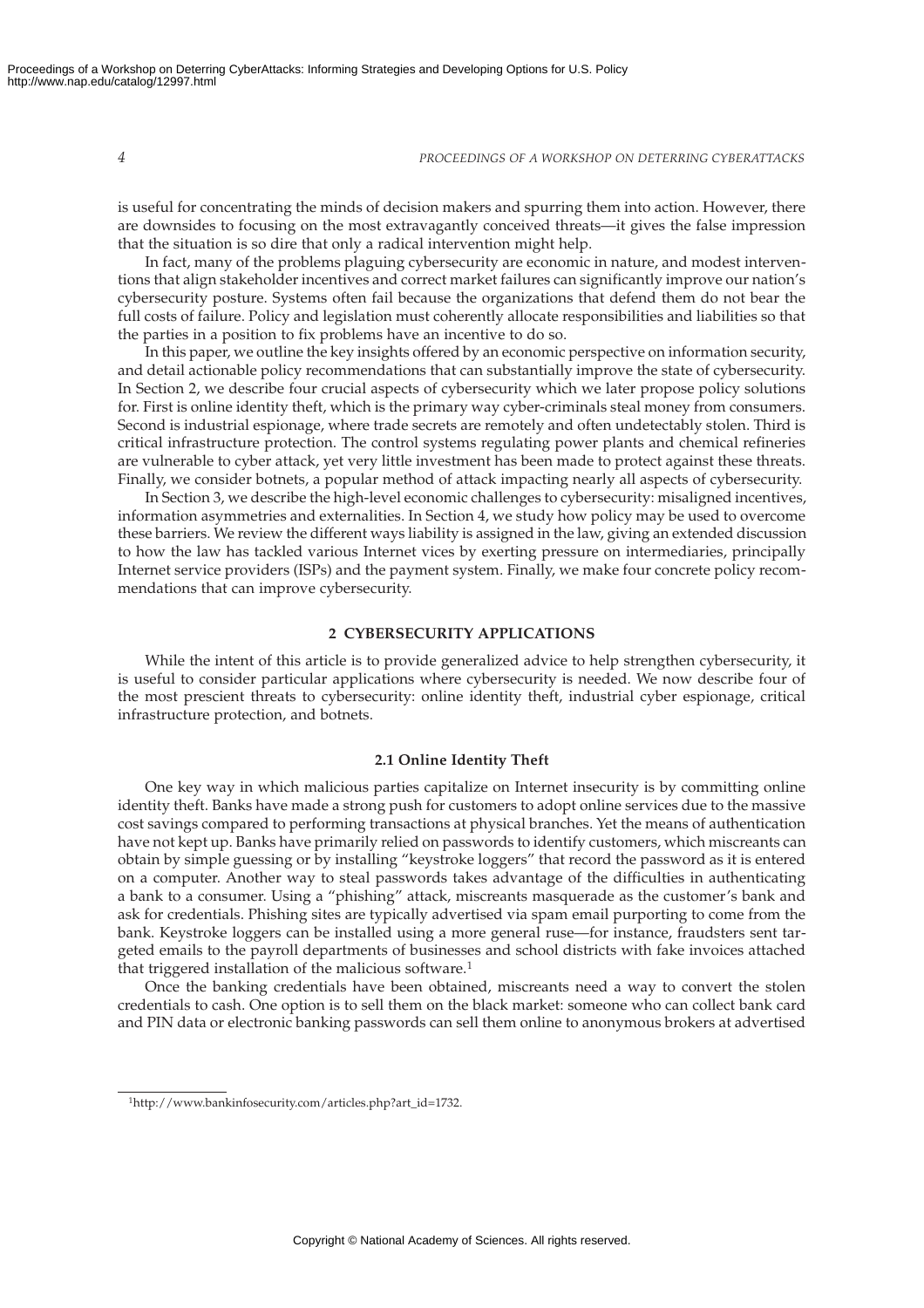rates of \$0.40–\$20.00 per card and \$10–\$100 per bank account. <sup>2</sup> Brokers in turn sell the credentials to specialist cashiers who steal and then launder the money.

Cashiers typically transfer money from the victim's account to an account controlled by a "money mule." The mules are typically duped into accepting stolen money and then forwarding it. The cashiers recruit them via job ads sent in spam e-mails (Moore and Clayton 2008a) or hosted on websites such as Craigslist or Monster, <sup>3</sup> which typically offer the opportunity to work from home as a "transaction processor" or "sales executive." Mules are told they will receive payments for goods sold or services rendered by their employer and that their job is to take a commission and forward the rest, using an irrevocable payment service such as Western Union. After the mule has sent the money, the fraud is discovered and the mule becomes personally liable for the funds already sent.

# **2.2 Industrial Cyber Espionage**

The rise of the information economy has meant that the valuable property of firms is increasingly stored in digital form on corporate networks. This has made it easier for competitors to remotely gain unauthorized access to proprietary information. Such industrial espionage can be difficult to detect, since simply reading the information does not affect its continued use by the victim. Nonetheless, a few detailed cases of espionage have been uncovered. In 2005, 21 executives at several large Israeli companies were arrested for hiring private investigators to install spyware that stole corporate secrets from competitors. 4 In 2009, the hotel operator Starwood sued Hilton, claiming that a Hilton manager electronically copied 100,000 Starwood documents, including market research studies and a design for a new hotel brand. <sup>5</sup> Researchers at the Universities of Toronto and Cambridge uncovered a sophisticated spy ring targeting the Tibetan government in exile (Information War Monitor 2009, Nagaraja and Anderson 2009). Employees at embassies across the globe were sent emails purporting to be from Tibetan sympathizers. When the employees opened the email attachment, their computers were infected with malware that stole documents and communications.

Many within government and the defense industrial base argue that, rather than occurring in a few isolated incidents, industrial cyber espionage is rife. The UK security service MI-5 warned British businesses that Chinese spies were systematically targeting them. <sup>6</sup> The security company Mandiant has claimed that an "advanced persistent threat" originating in China is being used to systematically steal intellectual property from businesses by computers infected with malware. <sup>7</sup> An anonymous survey of 800 CIOs revealed that many believed they were targeted by espionage, with each firm reportedly losing  $$4.6$  million annually. $^{8}$  On the record, however, businesses have remained mum, refusing to acknowledge the problem as such a significant threat to their profits.

## **2.3 Critical Infrastructure Protection**

It is widely known that the process control systems that control critical infrastructures such as chemical refineries and the power grid are insecure. Why? Protocols for communicating between devices do not include any authentication, which means that anyone that can communicate on these networks is treated as legitimate. Consequently, these systems can be disrupted by receiving a series of crafted

<sup>2</sup>http://eval.symantec.com/mktginfo/enterprise/white\_papers/b-whitepaper\_internet\_security\_threat\_report\_xiii\_04-2008. en-us.pdf.

<sup>3</sup>http://www.washingtonpost.com/wp-dyn/content/story/2008/01/25/ST2008012501460.html.

<sup>4</sup>http://www.guardian.co.uk/world/2005/may/31/israel.

<sup>5</sup>http://www.guardian.co.uk/business/2009/apr/17/industrial-espionage-hotel-industry-lawsuit.

<sup>6</sup>http://www.timesonline.co.uk/tol/news/uk/crime/article7009749.ece.

<sup>7</sup>http://www.mandiant.com/news\_events/article/mandiant\_releases\_first\_annual\_m-trends\_report\_at\_US\_department\_of\_d/. 8http://www.cerias.purdue.edu/assets/pdf/mfe\_unsec\_econ\_pr\_rpt\_fnl\_online\_012109.pdf.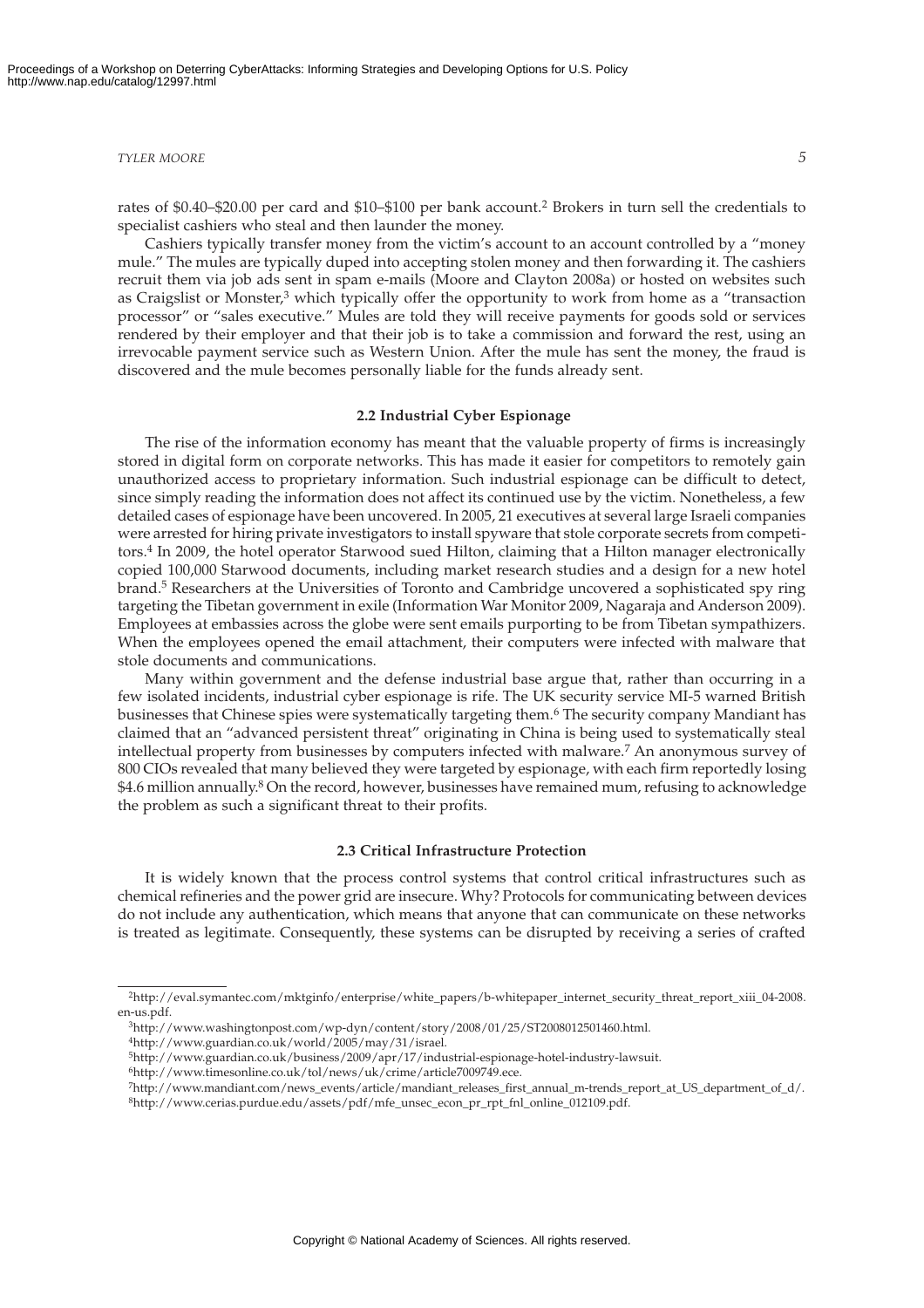messages. The potential for harm was demonstrated by researchers at Idaho National Laboratory who remotely destroyed a large diesel power generator by simply issuing SCADA commands. 9

In order to carry out an attack, the adversary needs to know quite a bit of specialist knowledge about the obscure protocols used to send the messages, as well as which combination of messages to select. She also needs access to the system. This latter requirement is becoming easier for an attacker to meet due to the trend over the past decade to indirectly connect these control systems to the Internet. The main motivation for doing so is to ease remote administration. A related type of convergence is that the networks themselves are becoming IP-based. That is, the lower level network and transport protocols used to send control messages are now the same as for the wider Internet. This trend also makes it easier for an attacker, once access has been gained, to start sending spurious messages. Only a few control system engineers understand the transport protocols used by SCADA systems, whereas huge numbers of IT technicians and computer scientists understand Internet protocols. This certainly lowers the technical bar for carrying out attacks.

While many agree that critical infrastructures are vulnerable to cyber attack, few attacks have been realized. Anonymous intelligence officials have reported that Chinese and Russian have regularly intruded into the U.S. electrical grid. $^{10}$  Note, however, that no official has gone on the record to describe the intrusions. Nonetheless, the vulnerability cannot be disputed, and the worst case possibility has been demonstrated.

#### **2.4 Botnets**

Malware is frequently used to steal passwords and compromise online banking, cloud and corporate services. It is also used to place infected computers into a "botnet": a network of thousands or even millions of computers under the control of an attacker that is used to carry out a wide range of services. The services include sending spam, committing online-advertising fraud, launching denial-of-service attacks, hosting phishing attacks, and anonymizing attack traffic. Botnets are different from the previous three categories because they represent an attack method rather than a target. Botnets can be employed in attacks targeting all three of the above categories. For instance, some phishing attacks carried out by the rock-phish gang use a botnet infrastructure (Moore and Clayton 2007). The GhostNet/Snooping Dragon espionage of Tibetan authorities utilized a specialized botnet. Finally, botnets are useful for providing anonymous cover for cyber attacks such as those that might harm critical infrastructures.

Botnets are typically crafted for a particular purpose, which vary based on the preferences of the miscreant controlling the botnet, called a "botnet herder." Many botnets are designed to simply send spam at the behest of the botnet herder. For example, the Reactor Mailer botnet ran from 2007-2009, at its peak sending more than 180 billion spam messages per day, 60% of the global total (Stern 2009). At least 220,000 infected computers participated in the Reactor Mailer botnet each day. The Zeus botnet, by contrast, includes key logger software to steal online credentials which are relayed back to the botnet herder, and is estimated to be as large as 3.6 million computers. <sup>11</sup> Botnets can also be used to carry out denial-of-service attacks. Here, the herder directs the bots to make connections to the same websites, overloading the targeted site. Botnets were employed to carry out the denial-of-service attacks in Estonia <sup>12</sup> and Georgia. 13

While the size of botnets varies, the more important factor is what purpose they are being put toward. The Conficker botnet was huge, infecting millions of computers, <sup>14</sup> but has not been associated

<sup>12</sup>http://www.wired.com/politics/security/magazine/15-09/ff\_estonia?currentPage=all.

<sup>9</sup>http://www.cnn.com/2007/US/09/27/power.at.risk/index.html.

<sup>10</sup>http://online.wsj.com/article/SB123914805204099085.html.

<sup>11</sup>http://www.computerworld.com/s/article/9177574/Big\_botnets\_and\_how\_to\_stop\_them.

<sup>13</sup>http://www.zdnet.com/blog/security/coordinated-russia-vs-georgia-cyber-attack-in-progress/1670.

<sup>14</sup>http://news.techworld.com/security/114307/experts-bicker-over-conficker-numbers/.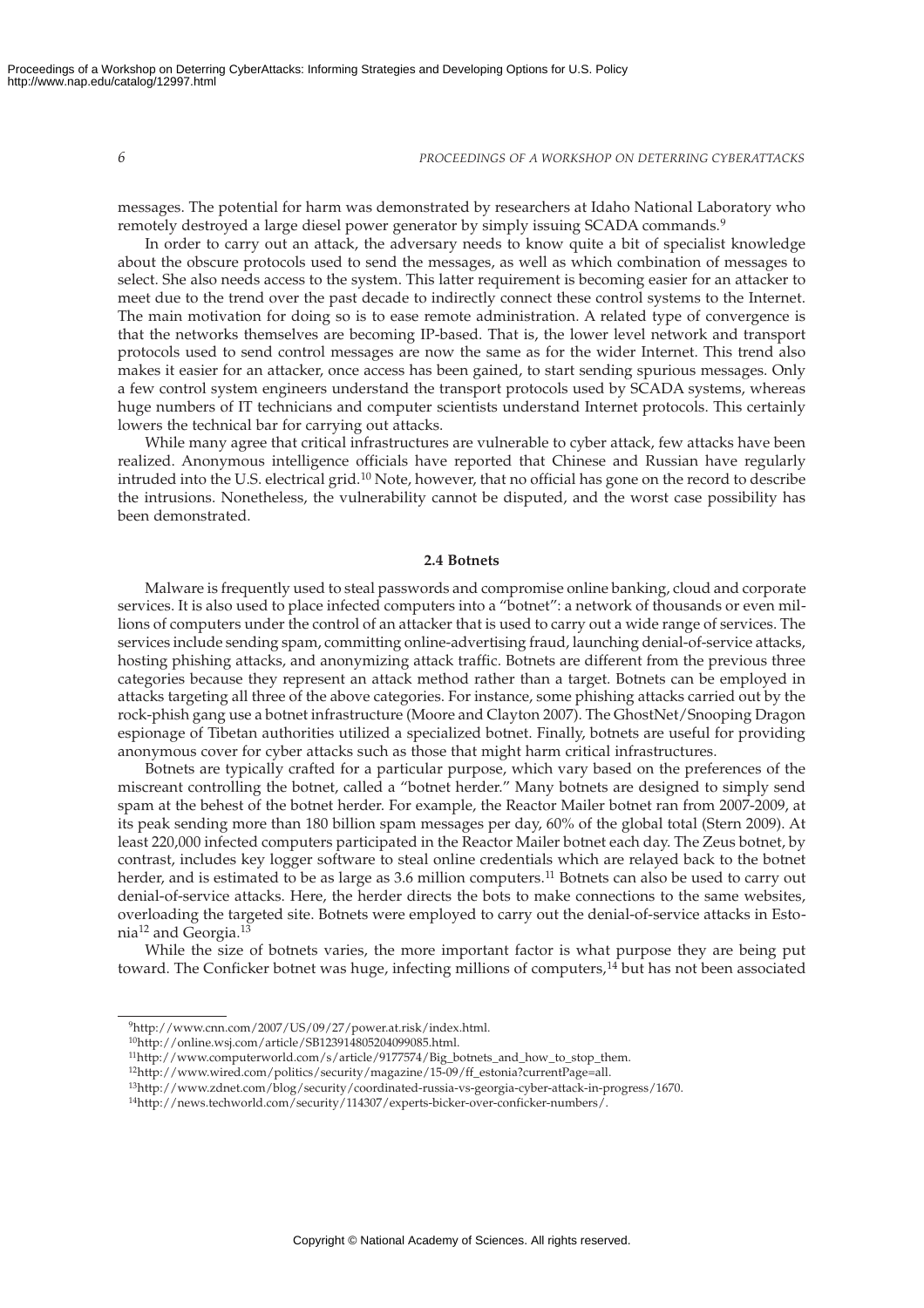with any harmful attack. We can see, however, that the proliferation of botnets is a worrisome trend and an important threat to cybersecurity.

# **3 ECONOMIC BARRIERS TO IMPROVING CYBERSECURITY**

Each of the cybersecurity threats discussed in Section 2 possesses distinct technical characteristics, stakeholders and legal constraints. However, some commonalities remain, notably in the economic barriers inhibiting optimal levels of security investment. We now discuss the crucial common traits first, and then in Section 4 we will go through the legal and policy options available for each application.

# **3.1 Misaligned Incentives**

Information systems are prone to fail when the person or firm responsible for protecting the system is not the one who suffers when it fails. Unfortunately, in many circumstances online risks are allocated poorly. For example, medical records systems are bought by hospital directors and insurance companies, whose interests in account management, cost control, and research are not well aligned with the patients' interests in privacy. Electricity companies have realized substantial efficiency gains by upgrading their control systems to run on the same IP infrastructure as their IT networks.

Unfortunately, these changes in architecture leave systems more vulnerable to failures and attacks, and it is society that suffers most if an outage occurs. Banks encourage consumers and businesses to bank online because the bank experiences massive savings in branch operating costs, even if the interface isn't secure and is regularly exploited by attackers. As pointed out by Anderson and Moore (2006), misaligned incentives between those responsible for security and those who benefit from protection are rife in IT systems. Consequently, any analysis of cybersecurity should begin with an analysis of stakeholder incentives.

There is a natural tension between efficiency and resilience in the design of IT systems. This is best exemplified by the push over the past decade towards network "convergence." Many critical infrastructure systems used to be operated on distinct networks with incompatible protocols and equipment—SS7 protocols managed the phone system, SCADA protocols controlled electrical grids, and so on. It is far cheaper to train and employ engineers whose expertise is in TCP/IP, and run the many disparate applications over a common Internet infrastructure. The downside, however, is that the continued operation of the Internet has now become absolutely essential for each of these previously unconnected sectors, and failure in any one sector can have spillover effects in many sectors. Yet an individual company's decision to reduce its operating IT costs doesn't take into account such an increase in long-term vulnerability. Reconciling short-term incentives to reduce operating costs with long-term interest in reducing vulnerability is hard.

Perfect security is impossible, but even if it were, it would not be desirable. The trade-off between security and efficiency also implies that there exists an optimal level of insecurity, where the benefits of efficient operation outweigh any reductions in risk brought about by additional security measures. For instance, consumers benefit greatly from the efficiency of online banking. The risk of fraud could be reduced to nothing if consumers simply stopped banking online. However, society would actually be worse off because of the added cost of conducting all banking offline would outweigh the total losses to fraud. When misaligned incentives arise, however, the party making the security-efficiency trade-off is not the one who loses out when attacks occur. This naturally leads to suboptimal choices about where to make the trade-off. Unfortunately, such a misalignment is inevitable for many information security decisions.

## **3.2 Information Asymmetries**

Many industries report a deluge of data. Some even complain of being overwhelmed. However, in the security space there is a dearth of relevant data needed to drive security investment.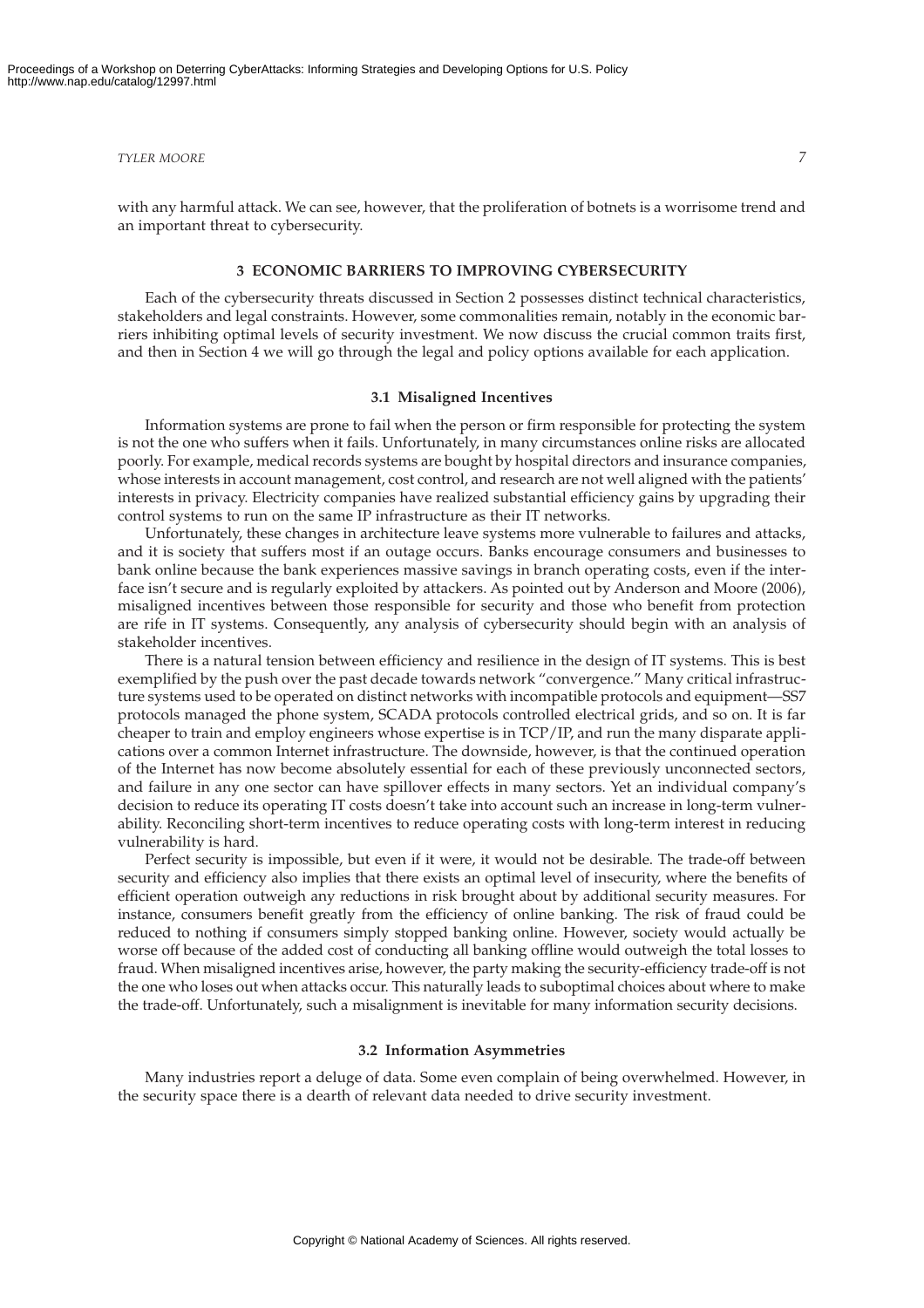Testifying before the U.S. Congress on March 20, 2009, AT&T's Chief Security Officer Edward Amoroso estimated that cyber-criminals' annual profit exceeds \$1 trillion. <sup>15</sup> That's right, *\$1 trillion*. \$1 trillion is a lot of money; it's bigger than the entire IT industry, and approximately 7% of U.S. GDP. It is also likely an extreme overestimate, perhaps triggered by a need to attribute enormous sums to any threat when competing for Congress's attention during this time of trillion-dollar bail-outs.

Note, however, we said it is *likely* an overestimate. The fact is we don't know the true cost of cybercrime because relevant information is kept secret. Sure, we may never gain access to the miscreants' bank accounts. But we do know that most of revenue-generating cyber-crime is financial in nature, and most banks aren't revealing how much they're losing to online fraud. 16

Look across the board, and there is an incentive to under-report incidents. Banks don't want to reveal fraud losses, for fear of frightening away customers from online banking; businesses don't want to cooperate with the police on cyber-espionage incidents, since their reputation (and their stock price) may take a hit; the operators of critical infrastructures don't want to reveal information on outages caused by malicious attack, in case it would draw attention to systemic vulnerabilities. Such reticence to share is only countered by the over-enthusiasm of many in the IT security industry to hype up threats.

However, such a combination of secrecy and FUD (fear, uncertainty and doubt) is dangerous. To understand why, let me first explain how the used car market works. George Akerlof (1970) won a Nobel prize for describing how markets with *asymmetric information*, such as the market for used cars, can fail. Suppose a town has 50 good used cars (worth \$2000 each) for sale, along with 50 "lemons" (worth \$1000 each). The sellers know which type of car they have but the buyers do not. What will be the marketclearing price? One might initially expect \$1500, but at that price no one with a good car will sell, and so the market price quickly ends up near \$1000. Consequently, the market is flooded with lemons, since no one with a good car would agree to sell at that price. The key insight is that buyers are unwilling to pay a premium for quality they cannot measure, which leads to markets with low-quality products.

Ross Anderson pointed out in 2001 that the market for secure software is also a "market for lemons": security vendors may assert their software is secure, but buyers refuse to pay a premium for protection and so vendors become disinclined to invest in security measures. Asimilar effect is triggered by refusing to disclose data on losses due to security incidents. The lack of reliable data on the costs of information insecurity make it difficult to manage the risk.

Unreliable information takes many forms, from security vendors overstating losses due to cybercrime to repeated warnings of digital Armageddon caused by the exploitation of process control system vulnerabilities while suppressing discussion of any realized or attempted attacks. The existence of an information asymmetry does not necessarily mean that society is not investing enough in security nor that too much money is being allocated. Rather, it simply means that we are likely not investing in the right defenses to the ideal proportion. Ill-informed consumers and businesses are prone to invest in snake-oil solutions if they do not possess an accurate understanding of threats and defenses. Meanwhile, security companies may not be pressured to bring new technologies to market that protect against the most substantial threats. If we don't address the lack of reliable information soon, we are liable to end up with decision makers in industry and government refusing to take necessary protections because data explaining the magnitude and nature of the most significant threats just isn't there.

<sup>15</sup>http://commerce.senate.gov/public/?a=Files.Serve&File\_id=e8d018c6-bf5f-4ea6-9ecc-a990c4b954c4.

<sup>16</sup>UK banks do report aggregated fraud losses. In 2009, the total reported losses due to all forms of payment fraud were £440 million (approximately \$641 million). Of that total, £59.7 million (\$87 million) was attributed to online banking losses. Source: http://www.paymentsnews.com/2010/03/uk-card-and-banking-fraud-losses-down-28-in-2009-to-4403mm.html. David Nelson at FDIC has been trying to collect similar figures from U.S. banks on a voluntary basis. He estimates that \$120 million was collectively lost by U.S. banks due to malware infections targeting online banking services. Source: http://www.computerworld. com/s/article/9167598/FDIC\_Hackers\_took\_more\_than\_120M\_in\_three\_months?source=rss\_news. In sum, a more accurate estimate of the annual proceeds from online crime is in the neighborhood of the low billions of dollars.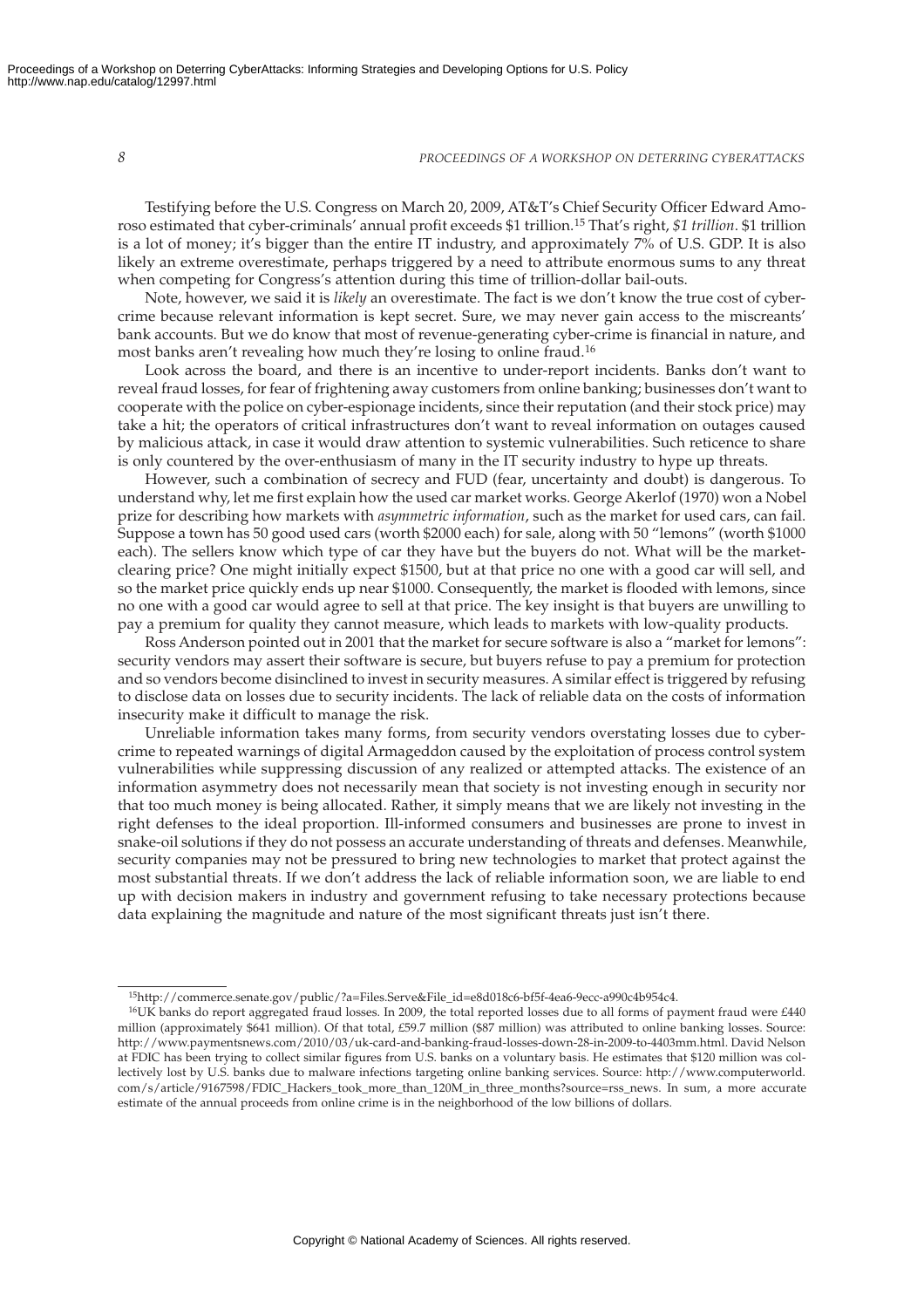#### **3.3 Externalities**

The IT industry is characterized by many different types of externalities, where individuals' actions have side effects on others. We discuss three types in turn: network externalities, externalities of insecurity, and interdependent security.

The software industry tends toward dominant firms, thanks in large part to the benefits of interoperability. Economists call this a network externality: a larger network, or a community of software users, is more valuable to each of its members. Selecting an operating system depends not only on its features and performance but also on the number of other people who have already made the same choice. This helps explain the rise and dominance of Windows in operating systems, but also the platform dominance of iTunes in online music sales and Facebook in online social networks. Furthermore, it helps explain the typical pattern of security flaws. As a platform vendor is building market dominance, it must appeal to vendors of complementary products as well as to its direct customers. A secure operating system is more difficult to develop applications for, so security is not emphasized until market dominance has been achieved. Likewise, the opportunities made possible by being first to market explain why insecure software is readily pushed to market, and why software today is issued in perpetual "beta," or test, mode.

Network externalities also help explain why many of the secure upgrades to Internet protocols, such as DNSSEC and S-BGP, have failed to receive widespread adoption. The security benefits of such protocols aren't realized until many other users have also upgraded, which has discouraged early adoption. SSH and IPSec, by contrast, have been much more successful because they provide adopting firms with internal benefits immediately.

Insecurity creates negative externalities. A compromised computer that has been recruited to a botnet can pollute the Internet, harming others more than the host. As described in Section 2.4, botnets send spam, host phishing scams, launch denial-of-service attacks, and provide anonymous cover for attackers. In each case, the target of the malicious activity is someone other than the host computer. The societal losses due to control systems failure, such as prolonged power outages, exceed the financial loss to an individual utility in terms of lost revenue. Because the private risks facing utilities are less than the social risks, we would expect an underinvestment in protections against the social risks. Finally, we must also consider the positive externalities of Internet use that go squandered when people are afraid to use the Internet due to its insecurity.

A final type of externalities relevant to cybersecurity is interdependent security. Kunreuther and Heal (2003) note that security investments can be strategic complements: An individual taking protective measures creates positive externalities for others that in turn may discourage their own investment. Free-riding may result. Varian (2004) pointed out that free-riding is likely whenever security depends on the weakest link in the chain: firms don't bother investing in security when they know that other players won't invest, leaving them vulnerable in any case.

# **4 PROSPECTIVE SOLUTIONS**

The economic barriers just discussed—misaligned incentives, information asymmetries and externalities—suggest that regulatory intervention may be necessary to strengthen cybersecurity. We next review several different approaches, assessing their suitability to the cybersecurity problem, followed by a series of concrete proposals for regulating cybersecurity.

## **4.1 Overview of Regulatory Options**

# *4.1.1 Ex Ante Safety Regulation vs. Ex Post Liability*

Much of the IT industry has thus far avoided significant regulation. Hence, many of the examples of existing regulatory efforts involving information security concern financial institutions, which face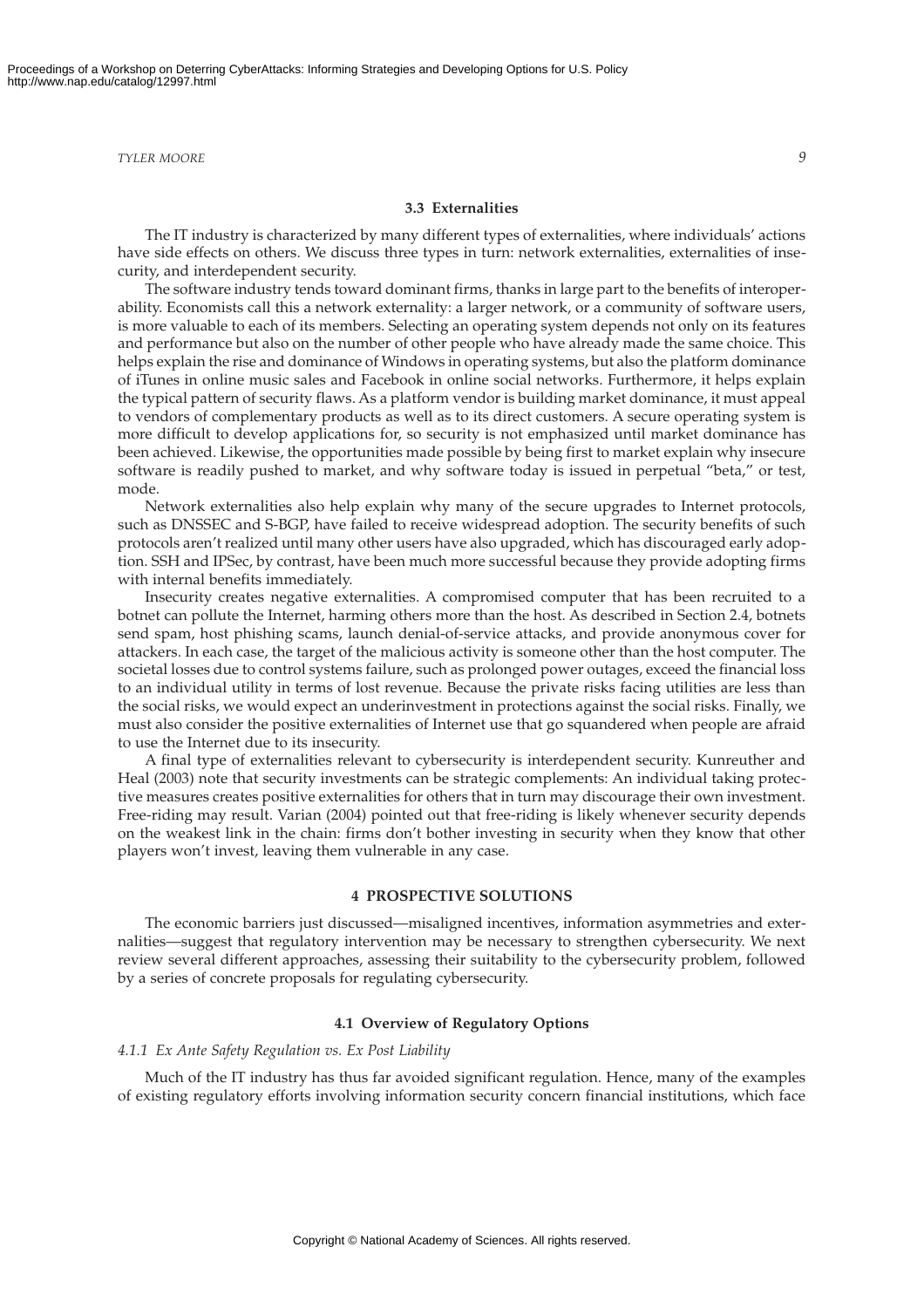considerably more regulatory scrutiny. *Ex ante* safety regulation is designed to prevent accidents by prescribing safeguards before accidents occur. The bulk of information security regulation (both industry and government led) is compliance-driven, a type of ex ante regulation. Firms adopt security policies and "best practices" and test their own compliance with these rules.

One example of ex ante regulation can be found in the Financial Services Modernization Act of 1999 (a.k.a. the Gramm-Leach-Bliley Act), which obliges banks to "protect the security and confidentiality" of customerinformation. Federal banking regulators implemented this requirement by specifying processes that banks must comply with, such as adopting a written information security program and establishing programs to assess and manage operational risks. Notably, such regulations avoid technical prescriptions in favor of forcing compliance with organizational requirements. A process-based approach has the advantage of being less dependent on rapidly changing technologies, as well as making the job of compliance verification easier for regulators. On the other hand, the effectiveness of compliance-driven security policies has been called into question.<sup>17</sup> Given the poor state of cybersecurity, compliance-driven security is at best a qualified failure.

The alternative to proactive ex ante regulation is to assign *ex post* liability for failures to the responsible party. Here, the hope is that the threat of monetary damages arising from legal actions will encourage actors to take the necessary precautions to make failures unlikely.

Section 5 of the Federal Trade Commission Act (15 USC § 45) grants the FTC authority to take action against unfair or deceptive acts and practices that affect commerce. Since 2005, the FTC has occasionally charged companies with acting unfairly caused by a failure to adopt reasonable information security practices. Most of their efforts to date have been aimed at non-financial companies that have suffered massive breaches of personal information, including BJs wholesale club, DSW and ChoicePoint. Notably, the FTC's awareness to these security failures stems from the proliferation of mandatory breach disclosure regulations adopted by many U.S. states (discussed in the next section).

Software companies have long avoided any ex post liability for vulnerabilities in their own products (Barnes 2004). Many have argued that making Microsoft liable for the consequences of exploits targeting Windows would give it a strong incentive to secure it. This is undoubtedly true, but the question is whether it is too blunt an instrument to incent good behavior. For instance, Microsoft has already made huge investments in improving the security of Windows, leading to significant delays in the deployment of Windows Vista. This happened without the threat of liability (though one can argue that it was easier for Microsoft to spend money on security after having established its dominant market position).

A blanket assignment of liability to software developers—say by voiding all contract terms that disclaim liability for defects—is no panacea. First, introducing software liability would create significant negative side effects. The principal negative effect would be a reduction in the pace of innovation. If each new line of code creates a new exposure to a lawsuit, it is inevitable that fewer lines of code will be written. A move toward software liability will also damage the now-flourishing free software community. Graduate students might hesitate to contribute code to a Linux project if they had to worry about being sued years later if a bug they introduced led to a critical vulnerability. Resistance to software liability is one of the few points of agreement between open- and closed-source advocates. Second, it is not obvious that introducing liability would make software secure overnight, or even in the long term. This is because software development is inherently buggy. Even responsible software companies that rigorously test for weaknesses don't find them all before a product ships. To expect all software to ship free of vulnerabilities is not realistic.

A better approach, then, is to encourage responsible software development by vendors. Software companies might be required to demonstrate that its software development lifecycle includes adequate testing. The best policy response is to accept that security failures are inevitable, and to instead emphasize robust responses to security incidents (as exemplified by Recommendation 1 in Section 4.2). Furthermore, given the long-standing success of the IT industry in disclaiming software liability, this report

<sup>17</sup>http://www.rsa.com/products/DLP/ar/10844\_5415\_The\_Value\_of\_Corporate\_Secrets.pdf.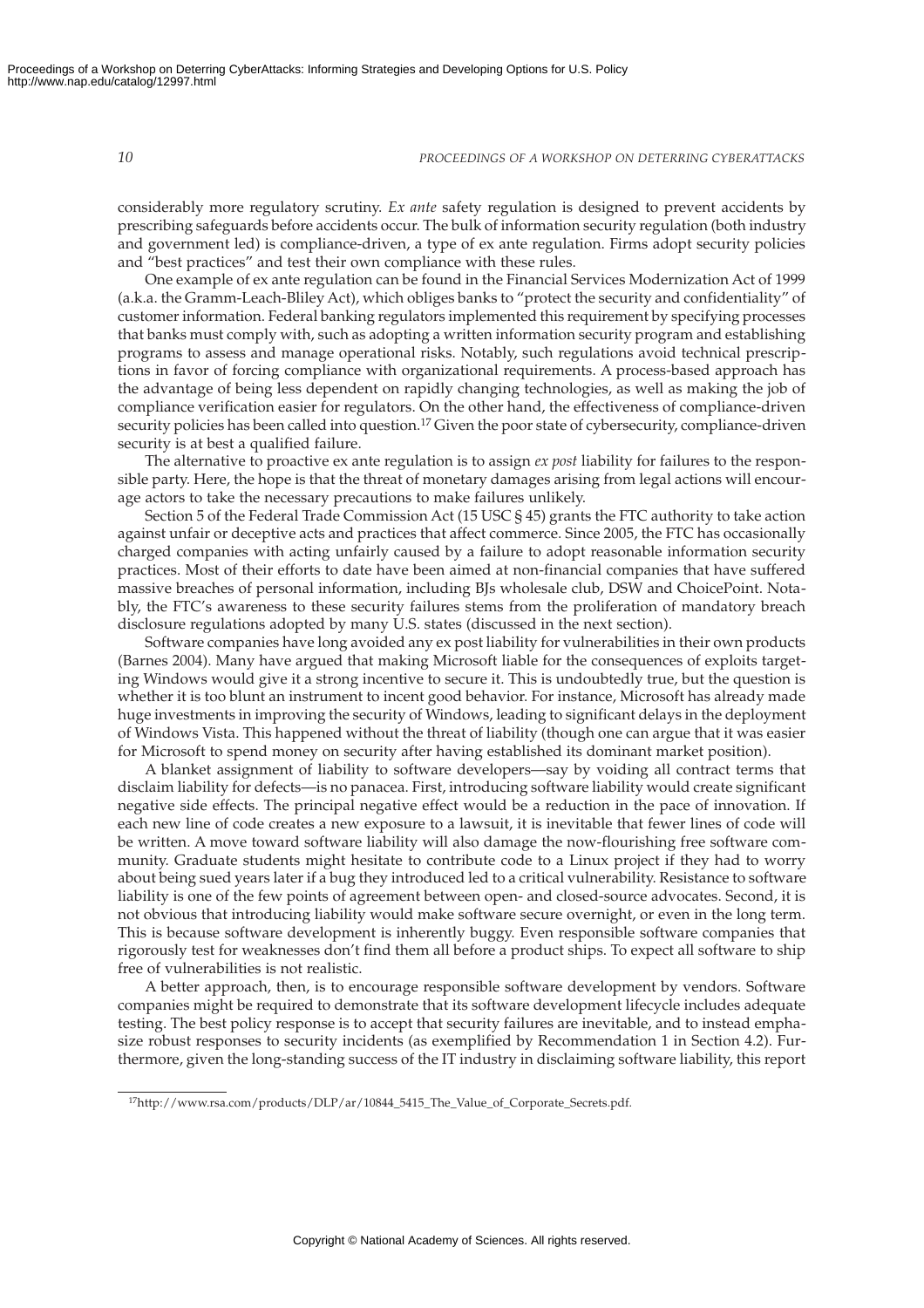focuses on alternative regulatory arrangements more likely to receive broad stakeholder support. Ex post liability may still be a viable strategy for other aspects of the cybersecurity, notably process control system security.

Legal scholars have studied the trade-offs between ex post liability and ex ante regulation regimes. Shavell (1984) and Kolstad, Ulen and Johnson (1990) find that the best outcome occurs when both are used simultaneously. However, they also find that ex ante regulation does not work well when the regulator either lacks information about harms or is uncertain what minimum standards should be. Unfortunately, both of these conditions hold in the context of cybersecurity: security incidents are swept under the rug by affected firms, and regulators have yet to find a compliance regime that has significantly improved cybersecurity. Meanwhile, ex post liability runs into trouble when firms are not always held liable for harms created or when firms cannot pay full damages. These conditions, too, often hold for cybersecurity. Facing such a grim reality, we next turn to an alternative approach: information disclosure.

## *4.1.2 Information Disclosure*

Given that information asymmetries are a fundamental barrier to improving cybersecurity, adopting policies that improve information disclosure may be attractive. Information disclosure has two primary motivations. First is the view, articulated by Louis Brandeis, that "sunlight is the best disinfectant." Bringing unfortunate events to light can motivate firms to clean up their act. Second, disclosure can be motivated by a sense of the community's "right to know." The Emergency Planning and Community Right-to-Know Act of 1986 forced manufacturers to disclose to the EPA (and, consequently, the public) the amount and type of toxic chemicals released into the environment. The aggregated data, known as the Toxic Release Inventory (TRI), has been effective in reducing the amount of toxic chemicals discharged into the environment (Konar and Cohen 1997). The TRI is now available to the public online, <sup>18</sup> and citizens can search the database by ZIP code to learn about chemicals (and the companies which released them) by geographic region. Mandatory information disclosure initiatives such as the TRI are well positioned as a lightweight regulatory alternative to ex ante regulation or ex post liability.

Another example relevant to cybersecurity is the flurry of privacy breach notification laws adopted in 44 states, led by the state of California in 2002. <sup>19</sup> Both public and private entities must notify affected individuals when personal data under their control has been acquired by an unauthorized party. The law was intended to ensure that individuals are given the opportunity to protect their interests following data theft, such as when 45 million credit card numbers were stolen from T.J. Maxx's information technology systems. <sup>20</sup> Breach-disclosure laws are also designed to motivate companies to keep personal data secure. Unquestionably, firms are now more aware of the risks of losing personal information, and have directed more investment in preventative measures such as hard drive encryption (Mulligan and Bamberger 2007).

Researchers have also found evidence that the information disclosure requirement has both punished violators and reduced harm. Acquisti, Friedman, and Telang (2006) found a statistically significant negative impact on stock prices following a reported breach. Meanwhile, Romanosky, Telang, and Acquisti (2008) examined identity theft reports obtained from the FTC from 2002 to 2007. Using time differences in the adoption of state breach disclosure laws, they found a small but statistically significant reduction in fraud rates following each state's adoption.

A final benefit of breach-disclosure laws is that they contribute data on security incidents to the public domain. This has reduced an information asymmetry among firms about the prevalence and severity of leakages of personal information. Unfortunately, there is currently no central clearinghouse

<sup>18</sup>http://www.epa.gov/tri/.

<sup>19</sup>California Civil Code 1798.82.

<sup>20</sup>http://www.businesswire.com/portal/site/home/permalink/?ndmViewId=news\_view&newsId=20071130005355.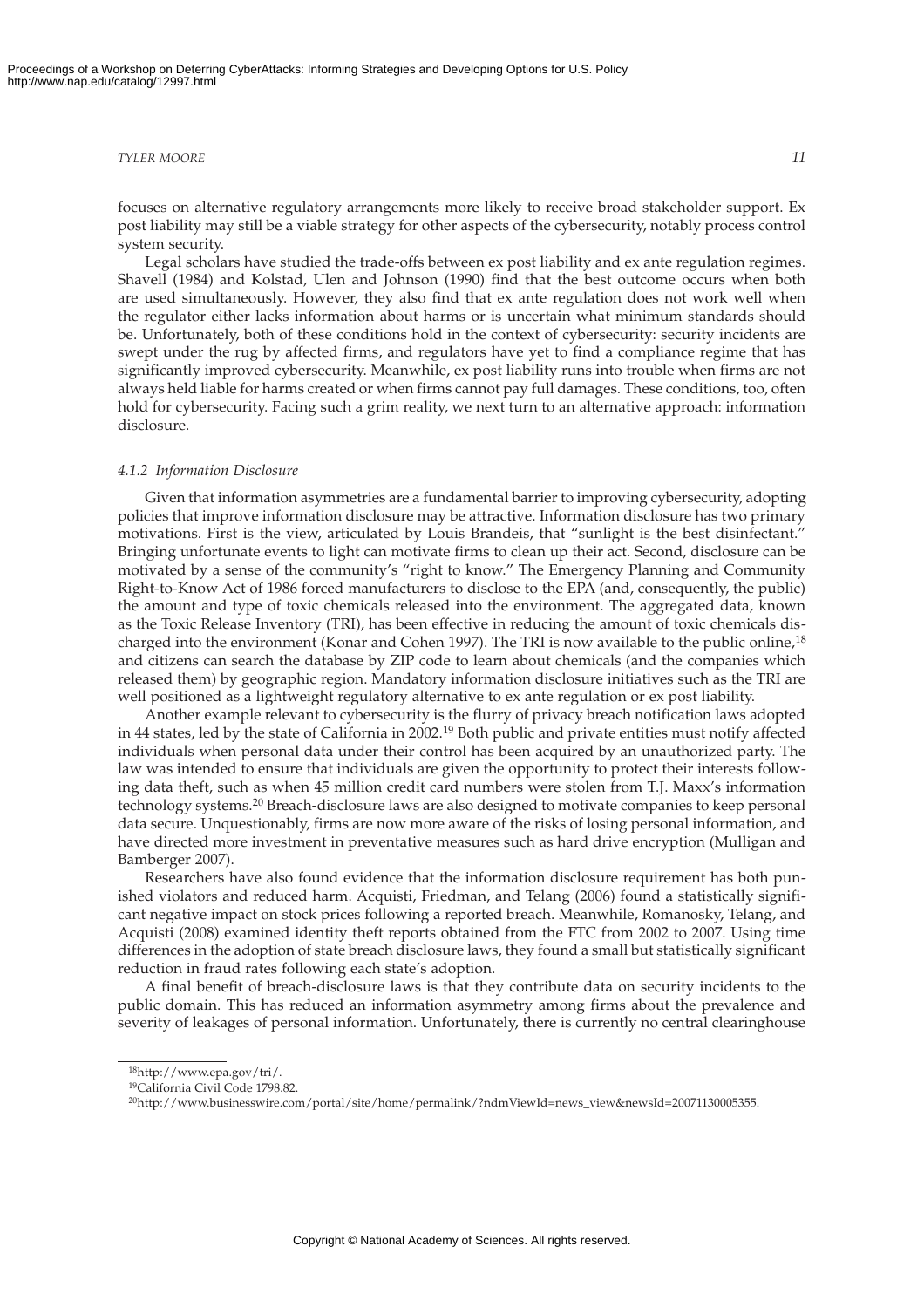for breach reports, similar to the Toxic Release Inventory. Instead, the volunteer website datalossdb.org aggregates reports identified from news reports and letters sent to victims. Despite these limitations, privacy breaches offer the most empirical evidence among all classes of cybersecurity incidents, directly as a result of information-disclosure legislation.

However, there are important differences between the circumstances facing toxic chemical and privacy breach disclosures and the types of cybersecurity topics identified in Section 2. One key motivation of existing information disclosure regimes is consumer empowerment. In other words, there is a strong sense of a "right to know"—notification is required whenever *personal* information is lost, empowering consumers to check credit reports for any resulting suspicious activity. While consumers may also expect to know about cybersecurity incidents, it is often firms that lack the requisite information on cyber incidents necessary to invest in countermeasures. If the remote login to a power station's controls is compromised and the utility keeps mum about what happened, then other power companies won't fully appreciate the likelihood of attack. When banks don't disclose that several business customers have quickly lost millions of dollars due to the compromise of the company's online banking credentials, the business customers that have not yet fallen victim remain ignorant to the need to take precautions. Thus, in cybersecurity, we face information asymmetries across firms, not only between consumers and firms.

So might information sharing and analysis centers (ISACs) be a viable solution to the asymmetry between firms? ISACs are closed industry groups where participants can voluntarily share securityrelated information. ISACs were set up by Presidential Decision Directive 63 in 1997<sup>21</sup> as a way for the federal government to coordinate the protection of critical infrastructures (telecommunications, transport, water, chemical plants, banks, etc.) primarily owned by private industry.

While ISACs have been useful, they are no substitute for a policy of transparency and information disclosure. Many are classified, so any incidents being discussed are kept hidden from those not participating in the meetings, as well as the public. The rationale is that companies are more likely to voluntarily participate and be forthright if the information is kept secret. While this is true, it does underscore the value of the mandatory nature of existing information-disclosure efforts described above.<sup>22</sup> A greater awareness to incidents, even those industries would rather keep hidden, is made possible by mandatory disclosure. Furthermore, in cybersecurity, competitive interests often preclude voluntary private sector cooperation. For instance, security companies that remove fraudulent phishing websites do not share their data feeds with each other, causing a much slower response (Moore and Clayton 2008b).

To wrap up, information disclosure can be a powerful tool in reducing information asymmetries and correcting for misaligned incentives. However, simply righting an information asymmetry won't necessarily fix a problem when externalities are present.

# *4.1.3 Cyber-Insurance*

Insurance is another mechanism for managing the risks presented by network and information security.<sup>23</sup> A robust market for cyber-insurance would offer several key benefits to society. Foremost, insurance could offer a strong incentive to individuals and organizations to take appropriate precautions. Insurance companies could reward security investment by lowering premiums forless risky actors. Second, because insurance companies base their competitive advantage on risk-adjusted premium differentiation, they have an incentive to collect data on security incidents where claims are made. Consequently, cyber-insurance is often touted as a solution to the informational challenges outlined in

<sup>21</sup>http://www.justice.gov/criminal/cybercrime/white\_pr.htm.

<sup>22</sup>Occasionally, particularly egregious incidents are publicized, due to government prodding. For instance, in August 2009 the Financial Services ISAC issued a joint report with the FBI about business-level online banking fraud, describing how criminals had made off with over \$100 million, stealing hundreds of thousands of dollars from each victim. Public disclosures remain the exception, however.

<sup>&</sup>lt;sup>23</sup>See Boehme and Schwarz (2010) for a complete account of cyber-insurance's prospects and limitations.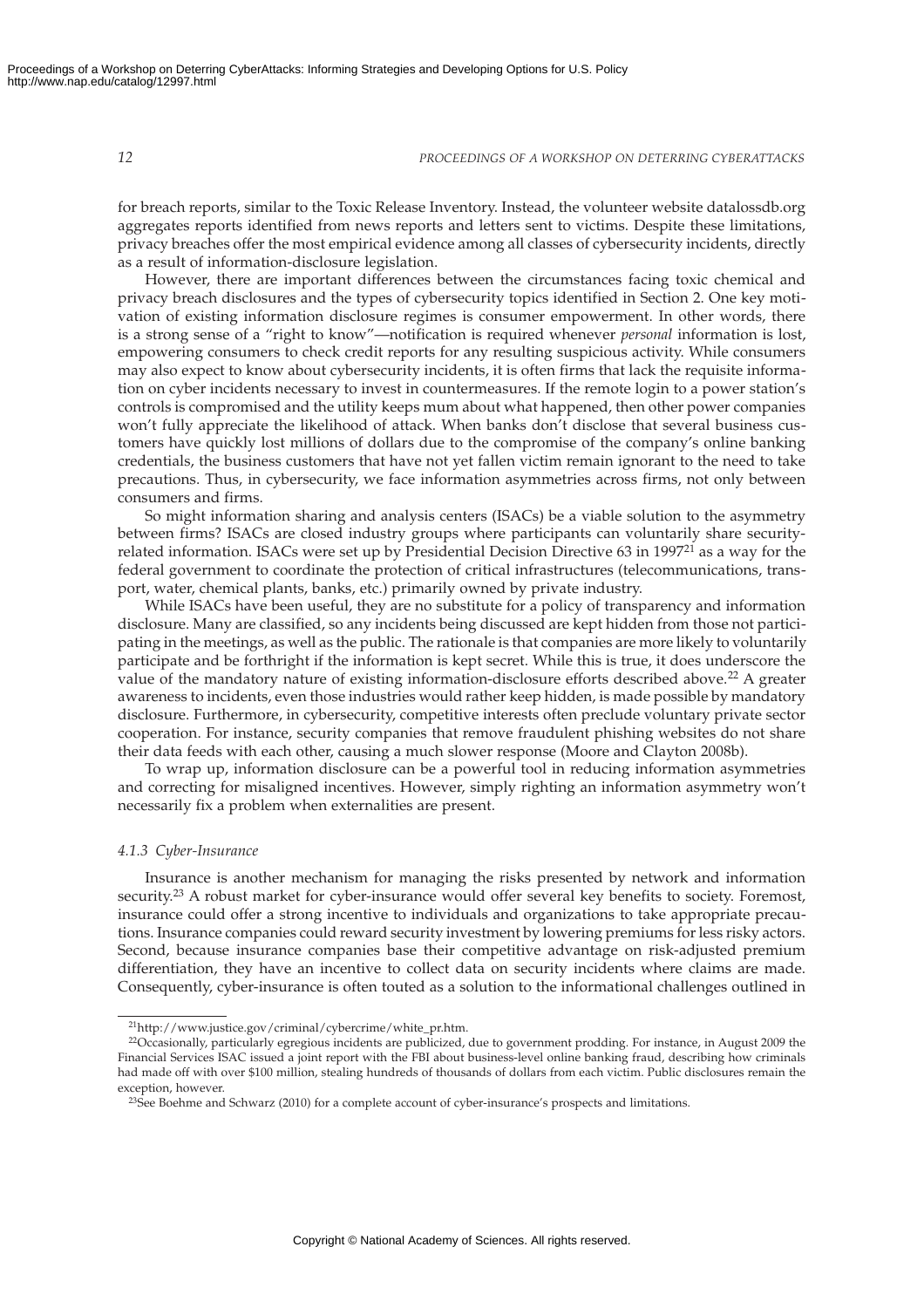Section 3.2. Third, like all types of insurance, cyber-insurance can help firms smooth financial outcomes by accepting the small fixed present cost of an insurance premium in place of future uncertainty of large losses.

Despite these advantages, the market for cyber-insurance has remained small for many years, and has repeatedly fallen short of optimistic growth projections. For instance, a conservative forecast in 2002 predicted the global cyber-insurance market would rise to \$2.5 billion by 2005. However, the actual size by 2008 only reached 20% of the forecast for 2005 (Bandyopadhyay, Mookerjee, and Rao, 2009). Furthermore, the biggest benefits ascribed to cyber-insurance have not been realized. Rather than differentiate premiums by observed security levels, insurance companies base premiums on non-technical criteria such as firm size. Additionally, insurance companies have not amassed a large claims history documenting incidents.

Why has the market for cyber-insurance been such a disappointment? Factors on both the demand and supply side offer explanation. On the demand side, insurers complain of a lack of awareness to cyber-risks by firms. In fact, they point to mandatory breach disclosure legislation (as described in the previous section) as a significant step in the right direction, arguing that it has increased awareness at the executive level of this one particular category of threat. Consequently, policies that increase disclosure of cyber risks and incidents would help stimulate further growth in the cyber-insurance market. However, not all demand-side challenges can be dealt with by increased awareness alone. Responsibility for dealing with cyber-incidents must be clearly assigned to the appropriate party, otherwise no claims will need to be made. For instance, there is no need for ISPs to take out insurance against PC infections when they are not on the hook for mitigation. Legislation that clarifies liability for cyber incidents would go a long way toward remedying the lack of demand for cyber-insurance.

Barriers to the provision of cyber-insurance extend to issues of supply. First, information asymmetries—in particular, the difficulty of assessing the security of an insured party—help explain why insurance companies still don't differentiate premiums based on technical criteria. Certification schemes might help, but designing security certifications that cannot be gamed is hard. Examples of failed certifications include Common Criteria-certified "tamper-proof" PIN entry devices broken by cleverlyplaced paper clips (Drimer, Murdoch and Anderson 2008) and more malicious websites receiving the TrustE seal of approval than legitimate sites (Edelman 2009). The other big supply-side problem is that losses from many types of information security risks are globally correlated. Given Windows' dominant market share, a new exploit that compromises Windows PCs will affect companies everywhere simultaeneously. Whenever such correlations exist, then premiums must be raised, and often the resulting rise in premiums would price many firms out of the market (Boehme and Kataria 2006). In practice, insurance companies have avoided such correlations in their claims by adding exclusions to coverage such as excluding damage incurred by untargeted attacks. Such exclusions make cyber-insurance as offered today a far less attractive solution to mitigating risk.

To conclude, cyber-insurance may eventually be part of a long-term solution to improve cybersecurity, but it needs the right mix of policy to help make it viable.

## *4.1.4 Indirect Intermediary Liability*

Perhaps surprising to non-lawyers, liability does not have to be placed on the party directly responsible for harm. Under indirect liability regimes, third parties are held responsible for the wrongs of others. At least three actors are usually involved: the bad actor, the victim, and a third party. A classic example of indirect liability comes from employment law: employers can be held liable for the actions of its employees. Why would indirect liability ever be desirable? Following the logic of Lichtman and Posner (2004), a number of conditions can make indirect liability attractive. First, the bad actors could be beyond the reach of the law, either because they cannot be identified or because they couldn't pay up even if caught. Second, high transaction costs could make designing contracts that dish out responsibility infeasible. Once either of these conditions is met, two additional factors should be considered.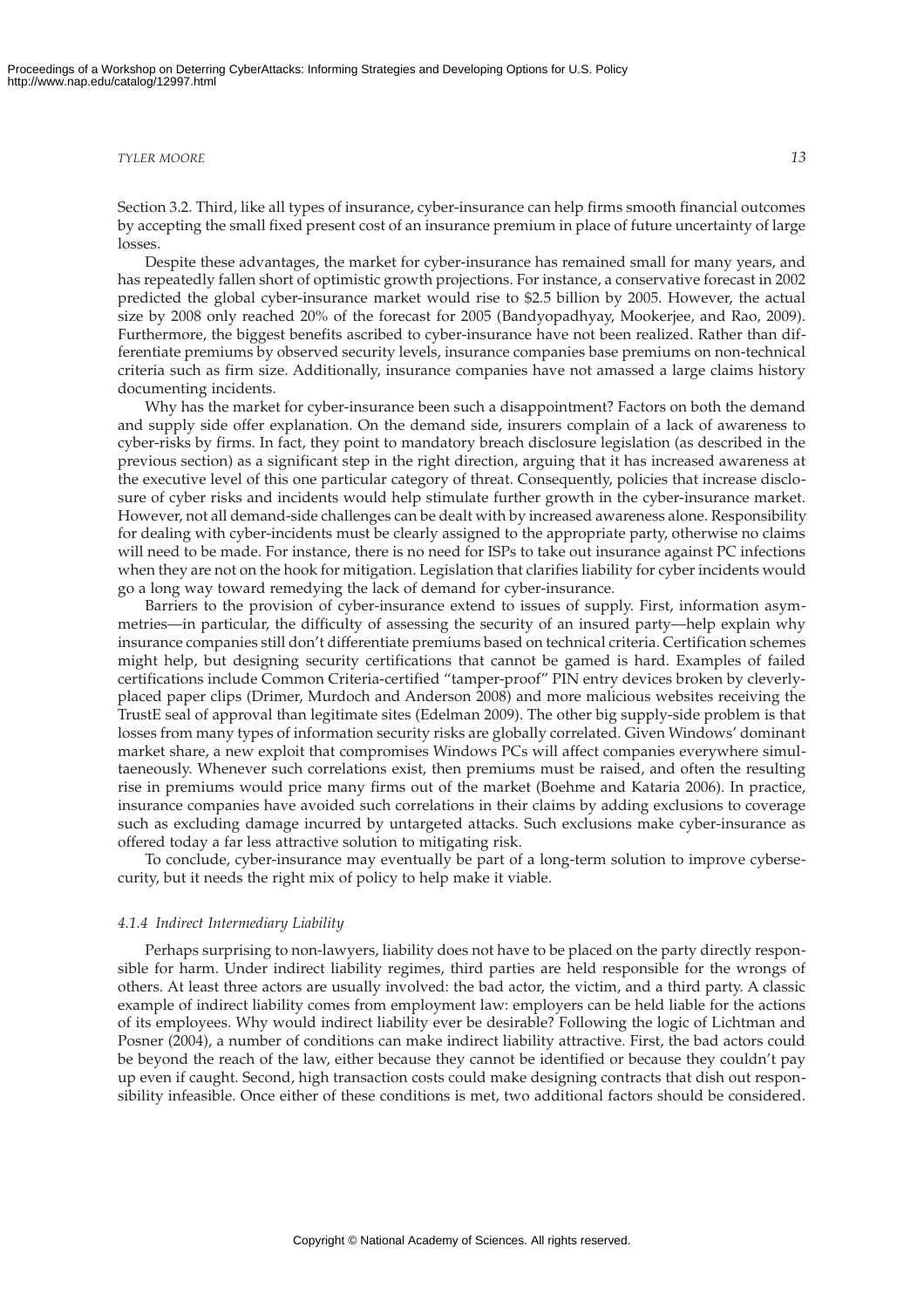First, indirect liability is attractive when a third party is in a good position to detect or prevent bad acts. Second, indirect liability is useful when the third party can internalize negative externalities by reducing the incidences of bad acts.

Lichtman and Posner argue that these conditions hold for ISPs in the context of cybersecurity. We defer discussion of the suitability of assigning liability to ISPs for cybersecurity to the next section. For now, we note that while strict liability has been avoided in virtually all Internet contexts, there are some areas where Internet intermediaries have been either obligated or protected from taking actions.

Section 230 of the 1996 Communications Decency Act (CDA) exempted Internet providers from liability for defamatory content contributed by its users. Until the CDA was passed, service providers were reticent to moderate any posts from users out of fear that doing so would expose them to liability for all content contributed by users. Section 230 of the CDA offered immunity to service providers that chose to voluntarily delete contributions from users deemed inappropriate. Note, however, that the CDA made no *obligation* to remove defamatory or slanderous content, even if it is illegal.

The Digital Millenium Copyright Act (DMCA) of 1998 took a different tack with respect to how service providers respond to users that violate copyright online. The DMCAalso exempts service providers from liability for copyright infringement carried out by its customers. However, this time there's a catch: ISPs must comply with "notice-and-takedown" requests from copyright holders by expeditiously removing the content in question in order to obtain the liability exemption.

ISPs are not the only intermediary enlisted by Congress to help rid the Internet of "bad" actors. Payment networks (i.e., credit card networks such as Visa and MasterCard) are often seen as another intermediary where pressure can be applied. For instance, while early legislation aimed at stopping Internet gambling focused on ISPs, in the Unlawful Internet Gambling Enforcement Act (UIGEA) of 2006 Congress ultimately settled on payment processors as the intermediary to assign indirect liability. Payment processors were obliged to put in place procedures to stop Internet gambling transactions. Because all Internet gambling operations needed credit card payments to make money, leaning on the payment processors was an effective way to shut down operations. Note that the payment system has been used as an intermediary in the fight against a range of other online ills, including child pornography, controlled substances and tobacco sales to minors. MacCarthy (2009) offers a thorough explanation for how the law was applied in each case.

Payment card fraud is one area of cybersecurity where indirect liability is already used. The bad actors who commit account fraud victimize cardholders. Under the Truth in Lending Act of 1968, implemented by the Federal Reserve as Regulation Z, credit card holders are protected from liability for unauthorized charges on their accounts. Similarly, the Electronic Funds Transfer Act, implemented through Regulation E, protects debit card holders from liability for fraudulent use. Instead, the obligation to repay falls on banks operating the payment system, since the criminals are often out of reach.

It is instructive to examine how liability for payment card fraud has been allocated among intermediaries (MacCarthy 2010). For frauds occurring at brick-and-mortar stores, banks traditionally foot the bill, not the merchants where the fraud occurred. For online transactions, however, the merchant has to pay. This is because online transactions are riskier, since the card is not present. Banks and merchants have continued to fight over who should ultimately pay out in different circumstances. The Payment Card System Data Security Standard (PCI DSS) is a series of compliance requirements designed to improve the security of the payment system, particularly at merchants. Merchants found to be non-compliant with PCI requirements are assigned liability for fraud under industry rules. Merchants complain of the high costs of compliance and argue that PCI DSS is nothing more than a thinly veiled, industry-led liability shift from banks to merchants. Banks in turn argue that the issue is fairness, and that merchants must take responsibility for securing payment information and systems. A key take-home point when considering what to do about cybersecurity more broadly is that legal ambiguity about which intermediary must pay for remedies is undesirable and can lead to nasty legal battles.

To sum up, Congress has acted to regulate the undesirable activities of online users by articulating what intermediaries can or must do. There's a range of intervention possible, from "Good Samaritan"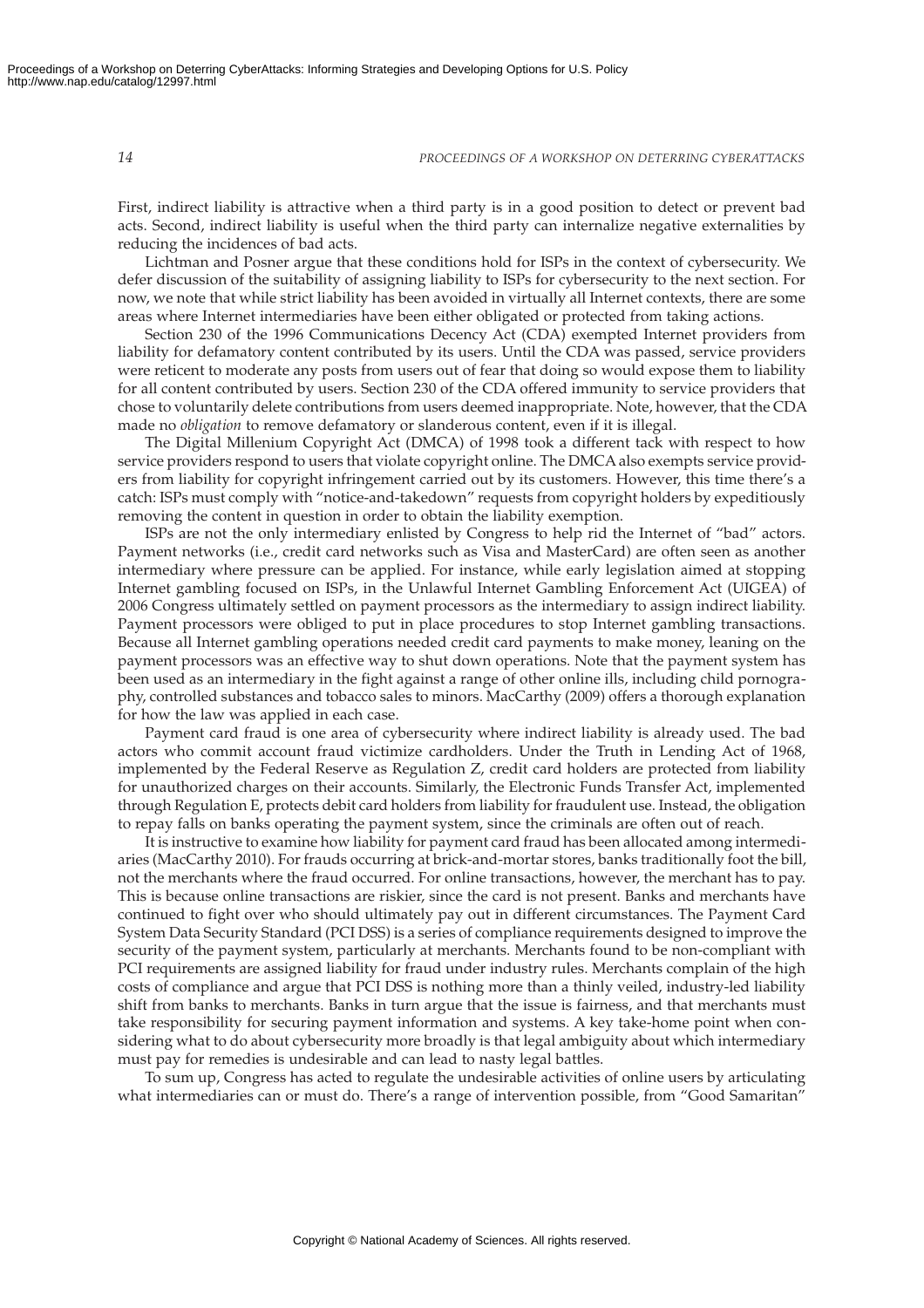provisions protecting voluntary countermeasures to obligations of action in order to gain exemptions from liability. Most legislative interventions have been hands-off and lightweight, but unafraid to enlist the support of Internet participants to counter undesirable activity.

# **4.2 Recommendation 1: Mitigating Malware Infections via ISPs by Subsidized Cleanup**

As described in Section 2.4, botnets comprising computers infected with malware present a substantial threat to many aspects of cybersecurity. This is because botnets are a preferred tool for carrying out a variety of online attacks. Hence, in our first recommendation we describe a way to counter botnets by overcoming the economic barriers described in Section 3 using policies inspired by the regulatory options discussed in Section 4.1.

*Recommendation 1: Devise a program of malware remediation with the following attributes:*

- ISPs are obliged to act on notifications that its customers are infected with malware by helping to coordinate the cleanup of affected computers. In exchange for cooperation, ISPs receive exemption from liability for the harm caused by the infected machines. If ISPs do not cooperate, then ISPs become liable for the harm caused by infected machines.
- The costs of cleanup will be shared between ISPs, government, software companies and consumers.
- Reports of infections (including ISP, machine OS type, infection vector, time to remediation, remediation technique) must be reported to a database and made publicly available on the data. gov website.
- Software companies contribute financially to a cleanup fund according to the number of reported infections affecting its software. Software companies receive exemption from liability for the harm caused by the infected machines in exchange for contributing to the fund.
- Consumer contribution to cleanup is capped at a small fixed dollar amount. Consumers are guaranteed that they will not be disconnected by their ISP in exchange for cooperating with cleanup efforts.

A substantial portion of Internet-connected computers are infected with malware. Estimates range from a few percent to 25% or more. Malware is frequently used to steal passwords and compromise online banking, cloud and corporate services. It is also used to place infected computers into a "botnet": a network of thousands or even millions of computers under the control of an attacker that is used to carry out a wide range of services. The services include sending spam, committing online-advertising fraud, launching denial-of-service attacks, hosting phishing attacks, and anonymizing attack traffic.

How does malware get cleaned up today? Sometimes the user will notice. If the user has installed anti-virus software, then the software may detect the malware after receiving updated signatures. However, this often doesn't work because most malware tries to disable new updates to the anti-virus software. Another option for Windows users comes through Windows Update. While far from complete, Microsoft's Malicious Software Removal Tool (MSRT) does automatically detect and remove popular types of malware. If these precautions fail, then the user often remains completely ignorant of the malware's presence. However, most malware-infected computers leave a trail of malicious activity that can be identified by third-party security companies which monitor Internet traffic. These companies often notify the relevant ISP of the activity. Some ISPs also actively detect computers that participate in botnets. <sup>24</sup> They then pass along lists of suspected IP addresses to the relevant ISPs. This cooperation stems from ISPs' long-standing cooperation in fighting spam, which is now sent via botnets.

<sup>24</sup>http://www.maawg.org/sites/maawg/files/news/MAAWG\_Bot\_Mitigation\_BP\_2009-07.pdf.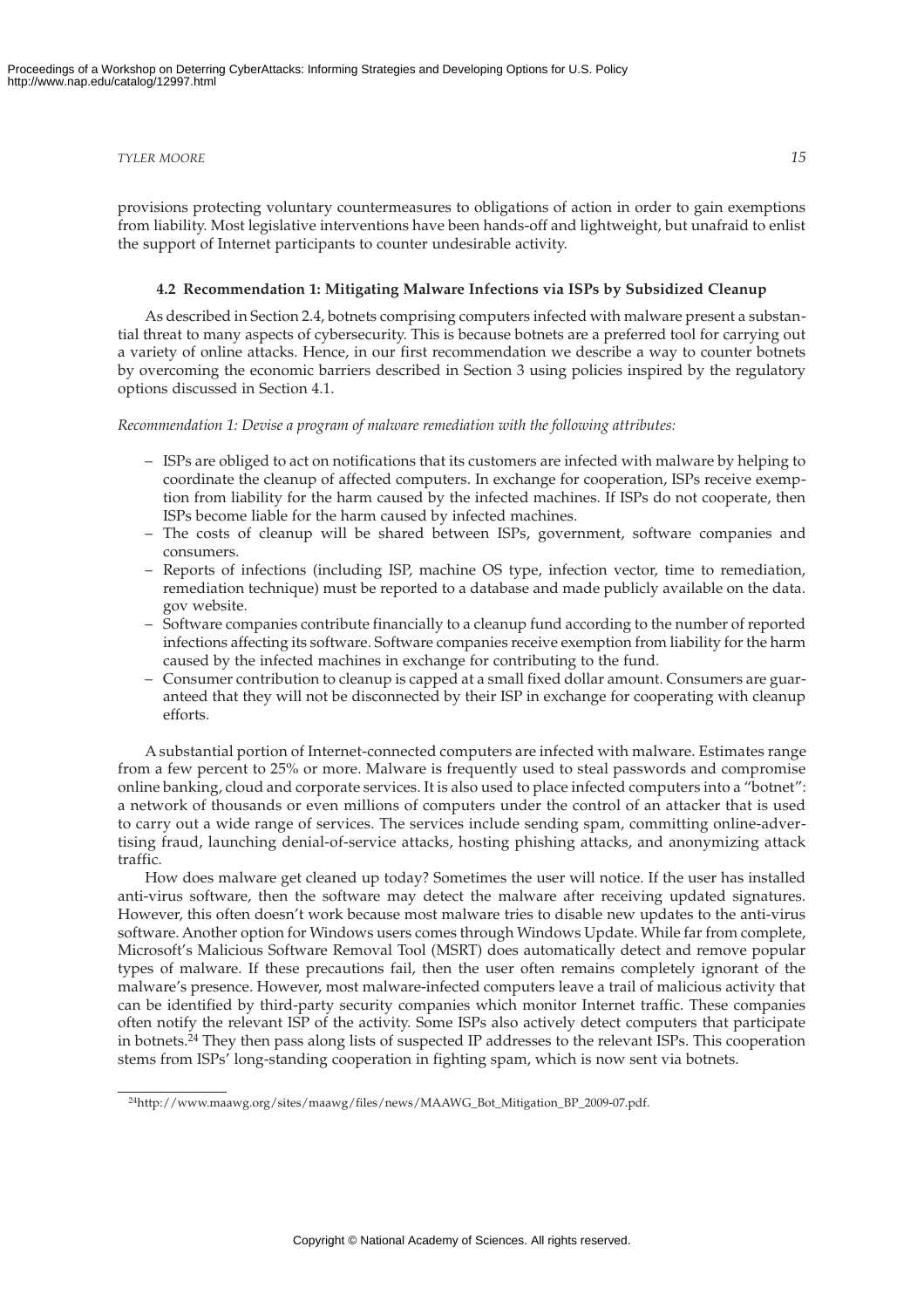Once notified of malware on their customers' computers, ISPs have several options for taking action. At a bare minimum they can pass along the notice to consumers. In October 2009, Comcast announced a trial program to notify customers that they are infected via a browser pop-up, with links to instructions for removal. <sup>25</sup> Such notification-only schemes rely on customers to take the necessary steps, which sometimes works for tech-savvy users and on types of malware detectable by tools such as Microsoft's MSRT. Inevitably, though, malware is often not removed by users after they have been notified. For these cases, Comcast has partnered with McAfee to offer a remediation service by a skilled technician for \$89.95. Australian ISPs recently announced a notification-based effort for all its ISPs. 26

AnotherISP-based option is to place infected computers into "quarantine." Once in quarantine, users are required to download and install anti-virus software and malware removal tools. They are then only permitted to rejoin the wider Internet once the security software is installed and the computer passes a network-based scan for malware. Quarantine is considerably more expensive than notification-onlybased interventions, because special hardware must be installed at the ISP and more customer-support calls are made. Some ISPs use quarantine systems, but even those that do only use them for a minority of affected customers. Recently Dutch ISPs announced a signed agreement to notify and quarantine affected customers. <sup>27</sup> Note that in both the Dutch and the Australian cases many ISPs have joined together in common action. In part, this collective action is designed to allay the fear that customers might switch to a different provider rather than fix the underlying problem.

However, despite the increased interest among some ISPs, by far the most common response to notification that customers are infected with malware is to take no action. Why? The incentive for ISPs to intervene is very weak (van Eeten and Bauer 2008). Malware harms many victims, from consumers whose credentials are stolen to the targets of DDoS attacks. However, ISPs are not affected very much, apart from the prospects of being chided by other ISPs if too many customer machines are sending out too much spam. By contrast, ISPs face significant tangible costs by intervening. Above all, the costs of customer support in dealing with the phone calls that come in after sending out notices or placing customers into quarantine are very high. For the ISP, it is far less costly to ignore the notifications.

Consequently, the status quo of malware remediation is unacceptable. Many ISPs choose not to act, and even those that do avoid cleaning up the hard cases. Notification-only approaches leave many computers infected, while quarantine-based schemes can unfairly shut off the Internet connections of consumers that have followed all the steps but still remain infected. So what should the solution look like?

The first step in a comprehensive solution is to determine who should be responsible for taking action, and how to assign the responsibility. The ISP is a natural candidate for assigning indirect intermediary liability for cleaning up malware. This is because the miscreants actually carrying out the infections are typically beyond the reach of the law. Furthermore, as discussed above, ISPs are in a good position to detect and clean up computers infected with malware. But how should the liability be assigned?

Lichtman and Posner (2004) argue for ISPs to take on strict liability for the actions of its customers' computers. In other words, they suggest simply making the ISPs take the blame for malware-infected customers, and let them choose how they remedy the situation given the threat of legal responsibility. Given the history of exemptions ISPs have secured from responsibility for the actions of its customers in other contexts, we find such an aggressive approach unlikely to succeed. Instead, we look to the past examples discussed in Section 4.1.4 for inspiration.

The most cautious approach would be to follow the lead of CDA §230 and make cleanup voluntary, explicitly stating that ISPs have no obligation to fix infected computers, but that they are given legal leeway in the event they choose to intervene. While some ISPs are already actively intervening voluntarily, clarifying the legal right to do so might embolden wary ISPs to act. However, there are distinct

- <sup>26</sup>http://iia.net.au/index.php/section-blog/90-esecurity-code-for-isps/757-esecurity-code-to-protect-australians-online.html.
- 27http://www.darkreading.com/blog/archives/2009/09/dutch\_isps\_sign.html.

Copyright © National Academy of Sciences. All rights reserved.

<sup>25</sup>http://www.comcast.com/About/PressRelease/PressReleaseDetail.ashx?prid=926.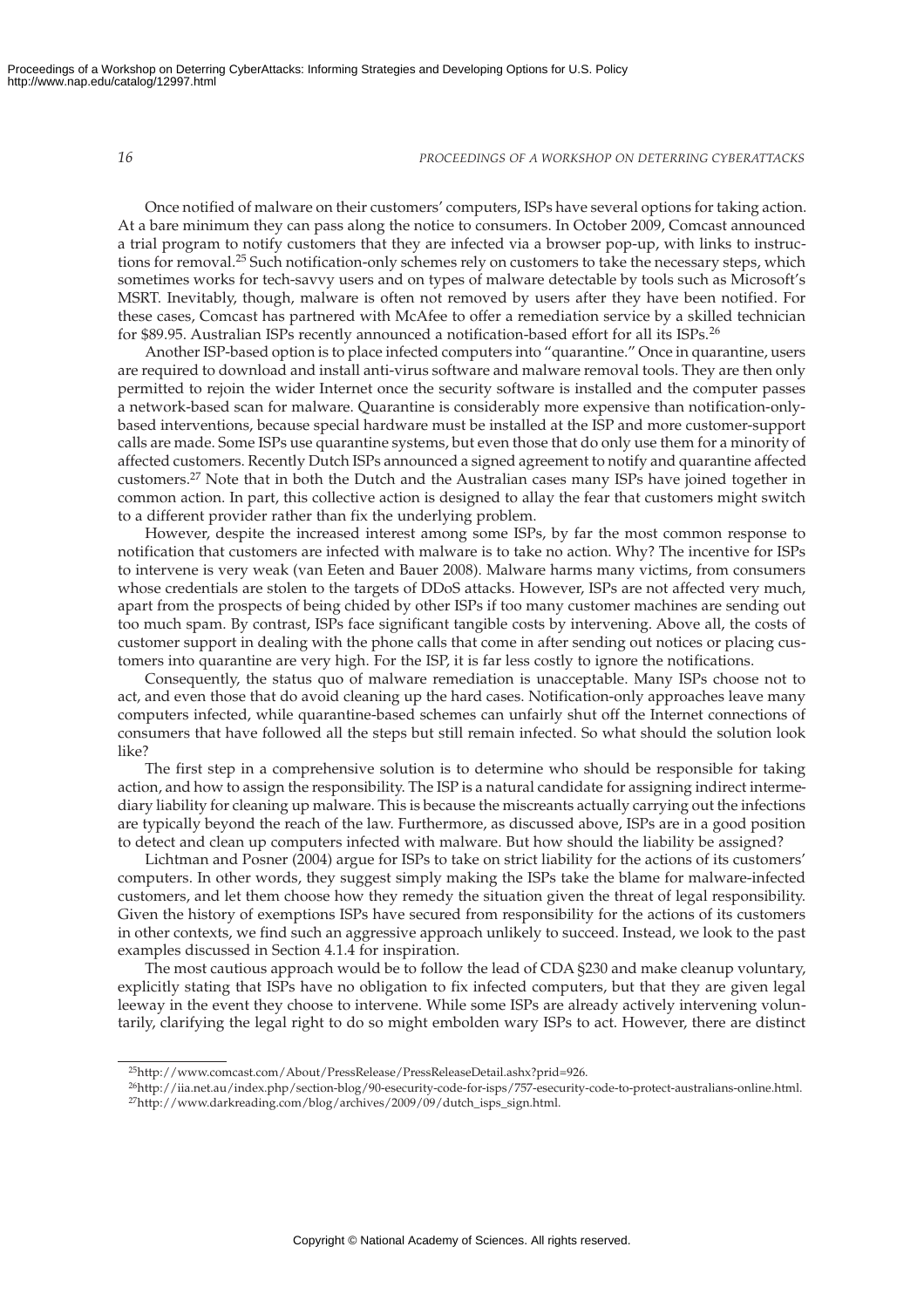disadvantages of this approach. Notably, it does nothing to compensate for the weak incentives ISPs face in taking action, leading to incomplete remediation. Furthermore, by enshrining a lack of duty, ISPs may choose to intervene even less often than they do in today's more ambiguous environment.

A more ambitious approach (and the one we recommend) is to assign responsibility as has been done in the DMCA. Under a DMCA-like arrangement, ISPs get safe harbor from liability if they clean up infected customer machines upon notification. Notification of infected computers can come from an ISP's own efforts, detection by other ISPs, or from third-party security researchers, as already happens today. Safe harbor is granted if ISPs begin the cleanup process upon notification. They can attempt automated notification first, and continue ratcheting up efforts if notification fails to fix the problem. Quarantine may be tried next, followed by perhaps sending a technician to remediate the machine. Any legislation wouldn't be prescriptive in laying out the steps that must be tried and their order; rather, the scheme should be flexible in allowing ISPs to try different approaches so long as they are documented and the ultimate solution is a verified, timely cleanup of the affected computer.

ISPs that do not comply with notifications assume liability for the actions of the compromised machines. The amount of liability could be determined by the damages caused. Alternatively, since determining harm caused by a particular machine is difficult, liability could be assigned as a fixed penalty per ignored infection. Fixed penalties are used in other regulatory contexts. For example, in Europe airlines are assigned fixed penalties for flight overbooking, cancellations and excessive delays. Fixed penalties are useful because they avoid the problem of quantifying losses following every infringement. The threat of penalties should alter behavior so that, in practice, penalties are rarely issued. Anderson et al. (2008) recommended that the European Commission introduce fixed penalties for ISPs that do not expeditiously comply with notifications of compromised machines present on their networks. Such an approach could be effective in our context as well.

Three additional caveats to the designed countermeasure are still needed: a fair distribution of who pays for cleanup, transparency achieved through mandatory disclosure of reported infections, and consumer protection that ensures Internet connectivity is not threatened by cleanup efforts. We discuss each in turn.

Assigning ISPs the responsibility of ensuring its infected customers are cleaned up will impose a costly obligation on the ISP. This is somewhat unfair, since it is not the ISP's fault that the user has been infected. Yet indirect liability regimes need not be fair to be effective. However, a fair allocation of responsibilities is helpful to ensure that the proposal has broad support. Surely, the software companies who designed the insecure systems should bear some responsibility for cleaning up the mess it created. To that end, we recommend that the costs of cleanup should be shared between ISPs, government, software companies and consumers. ISPs already pay by the increased overhead in managing the cleanup process. Governments and software companies should pay by contributing to a fund that will help subsidize the ISP cleanup process. There is already precedent for cost-sharing between third parties in the cybersecurity context. First, Luxembourg is exploring the possibility of subsidizing malware cleanup (Clayton 2010). Second, as mentioned in Section 4.1.4, banks have negotiated arrangements with merchants to help pay for fraudulent transactions whenever standard security practices have not been met. For instance, Visa negotiated a payment of \$40.9 million from TJX to reimburse banks following its breach affecting 46 million cardholders,<sup>28</sup> while in January 2010 Heartland agreed to pay MasterCard \$41 million following its breach of 100 million credit card numbers. <sup>29</sup> Rather than negotiating one-off settlements between intermediaries, we recommend establishing a fund to receive regular payment from software companies, given the persistent nature of malware infections.

The government should pay for cleanup because it values clean networks and the reduction in denial-of-service attacks, corporate espionage and identity theft made possible by malware. Software companies should pay because holes in their software make the compromises possible. To make par-

<sup>28</sup>http://www.businesswire.com/portal/site/home/permalink/?ndmViewId=news\_view&newsId=20071130005355.

<sup>29</sup>http://www.pcworld.com/businesscenter/article/196711/heartland\_mastercard\_settle\_over\_data\_breach.html.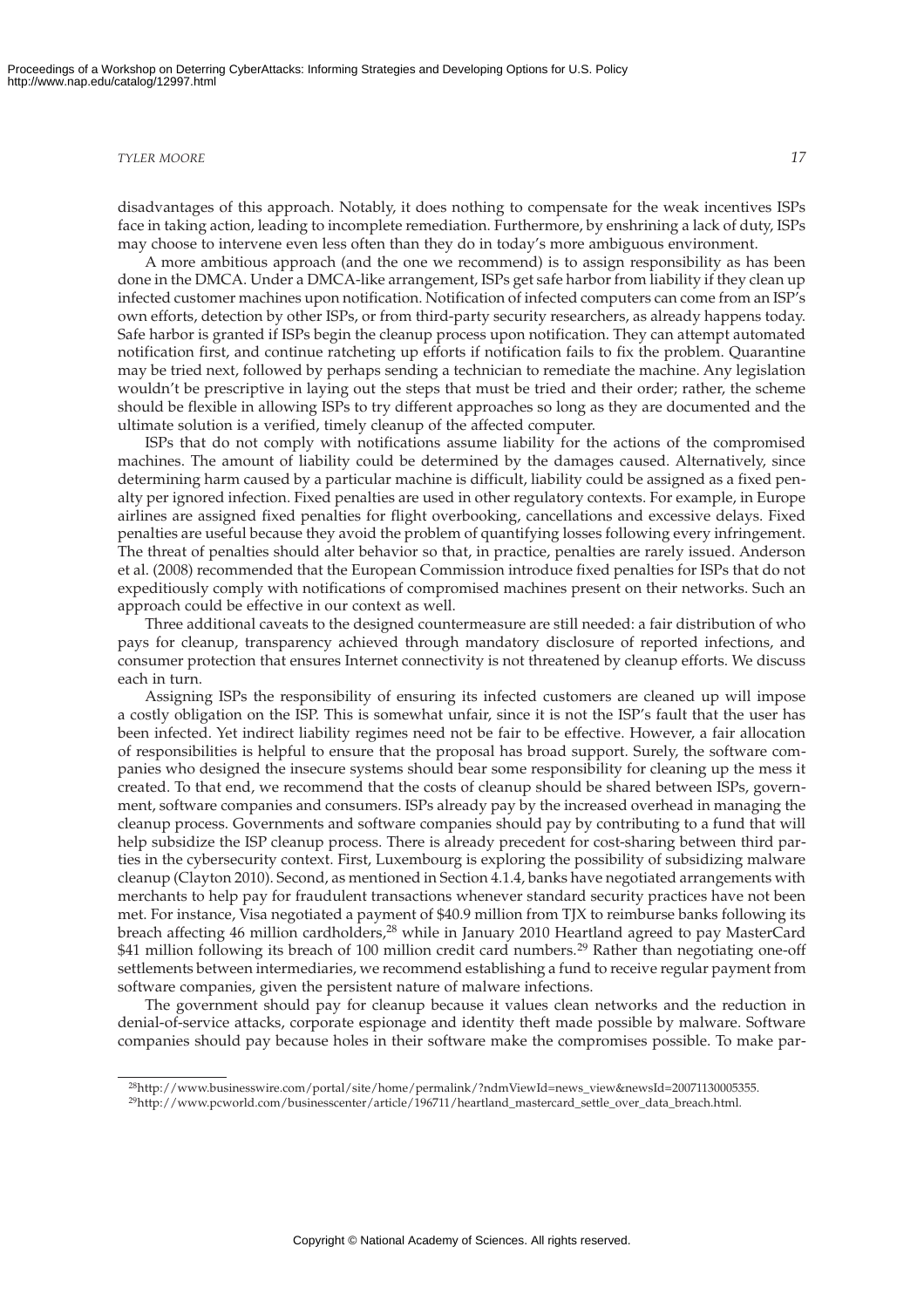ticipation more palatable, we recommend that by helping to pay for the cleanup software companies be granted safe harbor from any harm the compromised machines have caused prior to cleanup. How much should companies pay? Payment could be distributed according to what caused the infections. If infection reports included the method of exploitation, then it is easy to figure out whether the culprit is Windows XP (Microsoft pays) or Acrobat (Adobe pays). Once the scheme is up and running, contribution amounts for the next quarter can be based upon the share of cleanup costs for the previous quarter. In this way, companies are rewarded for selling software that is more secure. In some cases, it will be difficult to track down the party responsible for developing the software that has been exploited (e.g., if the software is open source). In this case, the government can pay the unclassified share.

An absolutely critical component of the scheme is that it be transparent. We recommend mandatory disclosure of malware infections and cleanup in the same spirit as the privacy breach notification laws. Rather than requiring companies to notify only consumers of infections, we recommend mandatory disclosure of all de-identified data regarding notification of compromise and the cleanup process. Reports of infections (including ISP, machine OS type, infection vector, time to remediation, remediation technique) must be reported to a database and made publicly available on the data.gov website. The format for the incident data could adhere to the IODEF standard,<sup>30</sup> for instance.

Mandatory collection and publication of data is an essential component of the scheme and part of the grand bargain between ISPs and software companies receiving liability exemptions in exchange for cooperation with the cleanup process. It's not there just to help researchers. Mandatory disclosure of infections will help fix the information asymmetry plaguing information security investment (described in Section 3.2). Disclosure will put valuable security incident data in the public domain, and it is likely that it will trigger a similar "sunshine effect" as has been observed in environmental pollution due to the Toxic Release Index and in protecting personal information due to breach-disclosure laws. Some of the worst offenders (both ISPs and software companies) will be uncovered, raising awareness to the problem and providing an incentive for investment in defense. Progress will become measurable, not only to insiders but also to outside perspectives on the comprehensiveness of cleanup efforts. Public disclosure will help companies gain trust in the level of financial contributions required for assisting cleanup. Finally, transparent disclosure helps give credibility to the claim that improving cybersecurity is taken seriously at a government level. If the U.S. can demonstrate its commitment to cleaning up its own networks, then the resulting improvements in security can be used to apply pressure on other countries to follow suit.

We have already staked out the roles for governments, ISPs and software companies. What of consumer responsibility? Even customers who adhere to all of the best practices may become infected. According to Panda Security, 3.94% of U.S. computers scanned were actively running high-risk malware at the time of the scan. 8.21% of computers without antivirus software were running high-risk malware, but so did 1.64% of computers *with* antivirus software. Furthermore, attackers may craft "zero-day" exploits—attacks that exploit vulnerabilities previously unknown to the software provider or antivirus company—that no software can defend against. Finally, contrary to popular belief, getting infected is not caused by "irresponsible" web browsing habits such as visiting disreputable websites and installing dubious programs willy-nilly. A very common method of compromise is the "drive-by-download," where miscreants compromise popular websites so that when unsuspecting users visit the website, the site secretly downloads and installs malware onto the computer. In one study, researchers at Google found 3 million drive-by-download URLs, and furthermore that 1.3% of Google's incoming search queries return at least one drive-by-download link in its results (Provos et al. 2008).

Taken together, the evidence points to a situation where users cannot easily be blamed when malware takes over their computer. But in an economic analysis of liability, fairness takes a back seat to identifying the party in the best position to efficiently fix the problem. Consumers are generally not in a good position to defend themselves. They don't write the buggy software, and so they can't plug the

<sup>30</sup>http://xml.coverpages.org/iodef.html.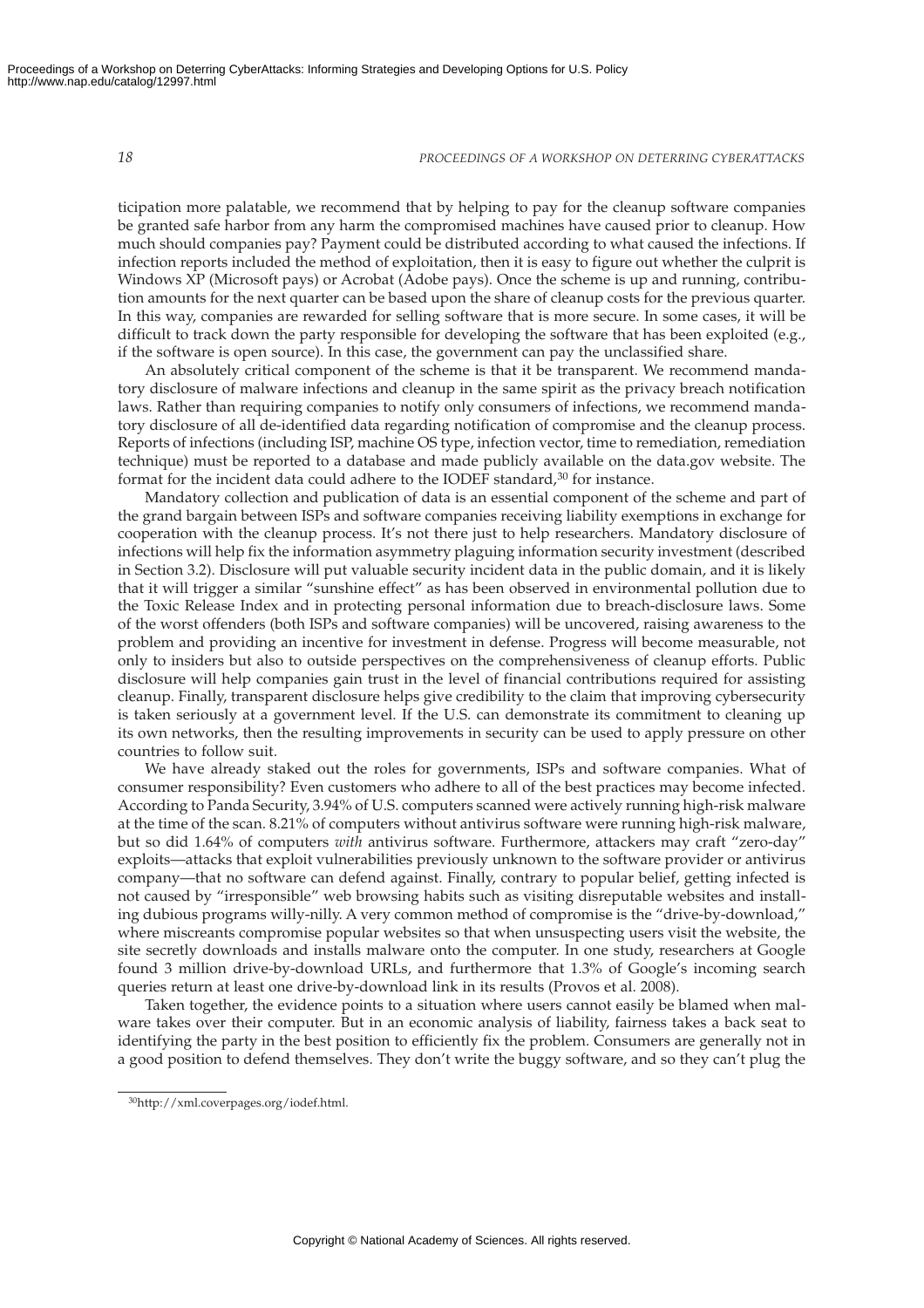holes; they don't have a network-level view of Internet traffic, so they can't determine whether they are infected (as ISPs can). At best, they can take some safety precautions such as patch their computers and install antivirus. There's little more we can expect from them, and even if we got all consumers to automatically install patches and run antivirus software, we'd still have a problem. Consequently, consumers are not in the best position to cheaply fix the problem.

In light of this reality, any resulting policy should focus on ensuring that consumers are protected in the course of any cleanup efforts. Consequently, we recommend that any financial responsibility placed on the user be limited. Again, we have a precedent from the financial industry in Regulations E and Z, where payment card holders are not liable for fraudulent activity beyond a small fixed amount. A small remediation fee, capped at around \$20 or so, would make the cleanup process smoother for malware victims while at the same time minimizing any moral hazard among some users. Perhaps the fee could be slightly higher for users that do not have antivirus software installed. It is also essential that the burden on the ISP is to actually remedy the infection. Disconnecting users' Internet connections is not an acceptable remediation, given the increasing reliance on the Internet to provide basic services. The only exception allowing disconnection could be if consumers do not cooperate with the cleanup efforts of the ISP. Otherwise, ISPs should have a duty to cleanup, capping the out-of-pocket expenses for consumers. This is to address concern that ISPs will choose to kick off users rather than clean them up (in Lichtman and Posner's words, "concern that liable ISPs will be overly cautious and thus inefficiently exclude marginal subscribers").

# **4.3 Recommendation 2: Mandated Disclosure of Fraud Losses and Security Incidents**

# Our second recommendation is considerably simpler than the first.

*Recommendation 2: Establish a program to regularly publish the following aggregated loss figures related to online banking and payment cards on data.gov:*

- Incident figures: # of incidents, total \$ stolen, total \$ recovered for specified # of incidents
- Victim bank demographics: # banks affected, # customer accounts impacted per bank, \$ lost per customer, bank type, precautions taken by bank (2-factor authentication, back-end controls used)
- Victim customer demographics: business v. consumer breakdown—#s and losses
- Attack vector (if known): keyloggers, phishing, card skimming, payment network compromise, etc.
- Business category: online banking, payment cards (transaction type: retail, card present, card not present), ATM fraud

At present, no objective measures exist to answer seemingly straightforward questions: Is online identity theft increasing or decreasing? How many people and businesses fall victim to fraud online, and how much money is lost? Is online banking and e-commerce less safe than transactions in the real world? Without a way to answer these questions, effective policy cannot be developed to improve cybersecurity.

Fortunately, a low-cost solution is readily available: ask financial institutions to report back on fraud losses and aggregate their responses. It is not as though such information has to be kept secret. Banks in Spain, Britain and Australia regularly disclose aggregate information on payment card fraud. In 2009, for example, UK banks lost £440 million (approximately \$641 million) due to all forms of payment fraud, while £59.7 million (\$87 million) was attributed to online banking in particular. <sup>31</sup> Richard Sullivan, economist at the Federal Reserve, has argued that fraud statistics should be published in order to get a

<sup>31</sup>http://www.paymentsnews.com/2010/03/uk-card-and-banking-fraud-losses-down-28-in-2009-to-4403mm.html.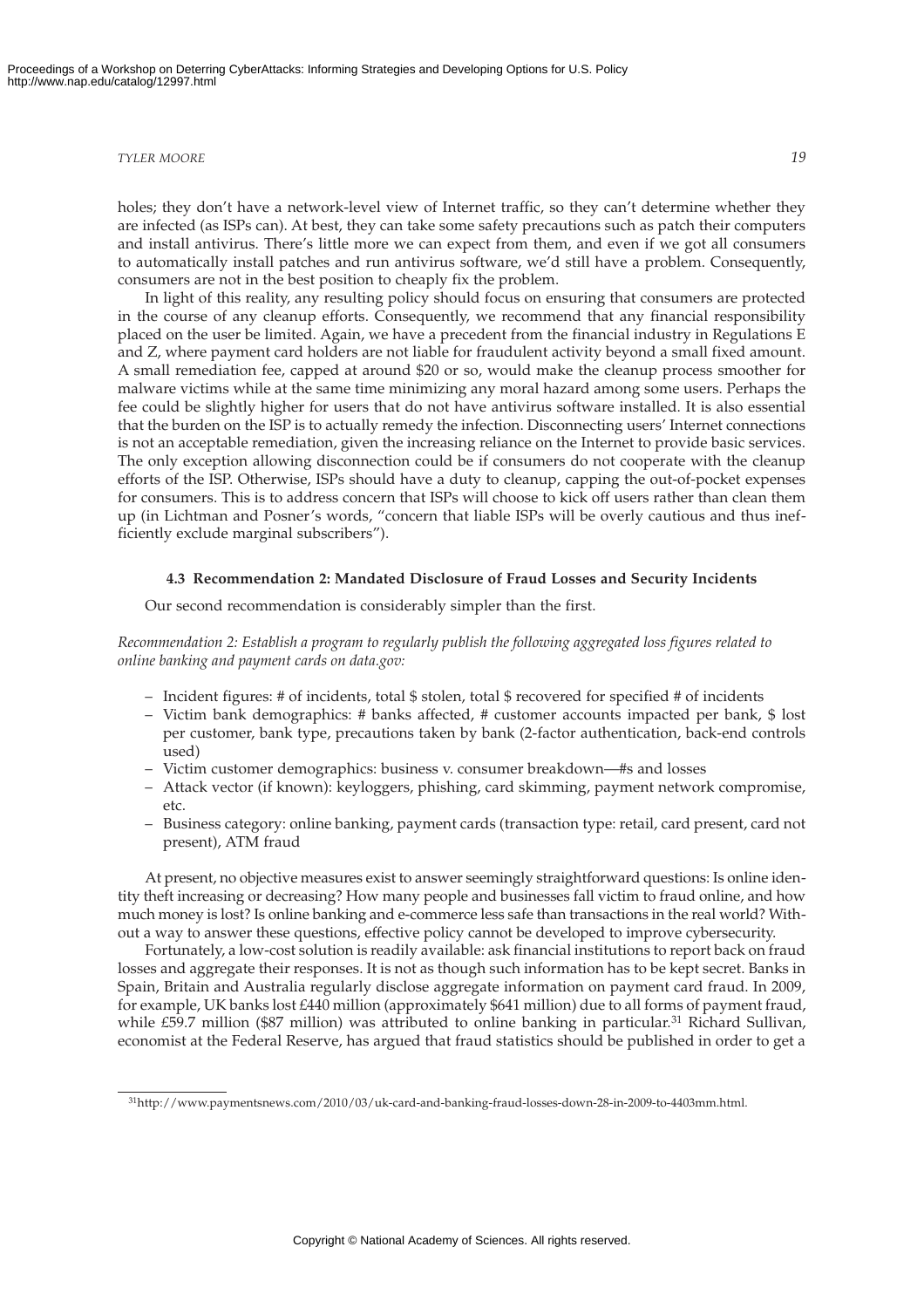better grip on fraud levels and inform whether investments to secure the payment card infrastructure are needed (Sullivan 2009).

Within the U.S., there are some existing efforts to collect data on online frauds. David Nelson at the FDIC has been trying to collect fraud figures from U.S. banks on a voluntary basis. He estimates that \$120 million was collectively lost by U.S. banks due to malware infections targeting online banking services. <sup>32</sup> The FBI runs the Internet Crime Complaint Center (IC3), which invites members of the public to submit reports of a wide variety of Internet scams. A few aggregate figures from the IC3 report are regularly made available in annual reports,<sup>33</sup> but most access to the IC3 data is restricted to law enforcement. The Financial Crimes Reporting Center collects suspicious activity reports from banks, but these mainly focus on money laundering activity. The Financial Services ISAC shares confidential, high-level information on threats between banks.

These efforts exhibit a number of significant limitations, compared to the mandatory disclosure we recommend. First, the reports are voluntary in nature, making them incomplete, unrepresentative, and impossible to draw reliable trends from. Very few privacy breaches were disclosed until the California law was passed, and we might suspect that the reports of online fraud are also inaccurately represented. In the case of IC3, the trouble is that quantifying losses is difficult for many circumstances, as this too relies on self-reporting. Second, they are often secret in nature—IC3 reports are shared only within law enforcement, the FS-ISAC is closed, and so on. Finally, efforts such as the FDIC tally of fraud figures are one-off samples, which make inferring trends over time impossible.

The principal justification for *mandating* public disclosure of incidents and losses is that the financial industry does not internalize all the costs of insecurity. Consumers are protected by Regulations E and Z, but businesses are not, and merchants are expected to share responsibility for covering the costs of fraud. If banks instead choose to cover all losses, then publishing loss figures is less crucial. As it stands, banks do not internalize all costs, and so the public deserves a fair and transparent accounting of who pays what share. This is why it is recommended to disclose, in addition to aggregated loss figures, a breakdown of the number and average loss of incidents for both consumers and businesses. Additionally, we should learn the distribution of losses between banks and merchants. These types of information can help answer questions such as how many people's lives are being disrupted by online fraud, whether any groups pay a disproportionate share, and whether this changes over time.

A second motivation for mandated disclosure is that payment systems exhibit significant network externalities. Visa, MasterCard and American Express have cultivated a very successful credit card network with millions of participating merchants and cardholders. The value of this existing user base is enormous, and presents a significant barrier to would-be new entrants offering a more secure payment alternative. Having already invested heavily in a less secure payment technology and achieved market dominance, existing payment networks may be reticent to invest further in security mechanisms to reduce fraud that is borne in part by third parties. Payment networks might reasonably retort that they are investing in security, and point to efforts already undertaken in Europe to upgrade to PIN-based smartcard authentication.

A credible reporting of financial fraud losses can settle any dispute over whether enough is being done, and it can serve as useful motivation for funding improvements to the security of the financial infrastructure. For instance, banks and payment operators are weighing whether to upgrade the payment network infrastructure to a more secure smartcard-based system (MacCarthy 2010). Comprehensive fraud statistics would help answer to banks *and* merchants whether there has been a substantial enough increase in card-not-present fraud to justify further security investment. Similarly, the National Security for Secure Online Transactions<sup>34</sup> being pitched by the White House needs buy-in from the private sector

<sup>32</sup>http://www.computerworld.com/s/article/9167598/FDIC\_Hackers\_took\_more\_than\_120M\_in\_three\_months?source=rss\_ news.

<sup>33</sup>http://www.ic3.gov/media/annualreport/2009\_IC3Report.pdf.

<sup>34</sup>http://pindebit.blogspot.com/2010/04/national-strategy-for-secure-online.html.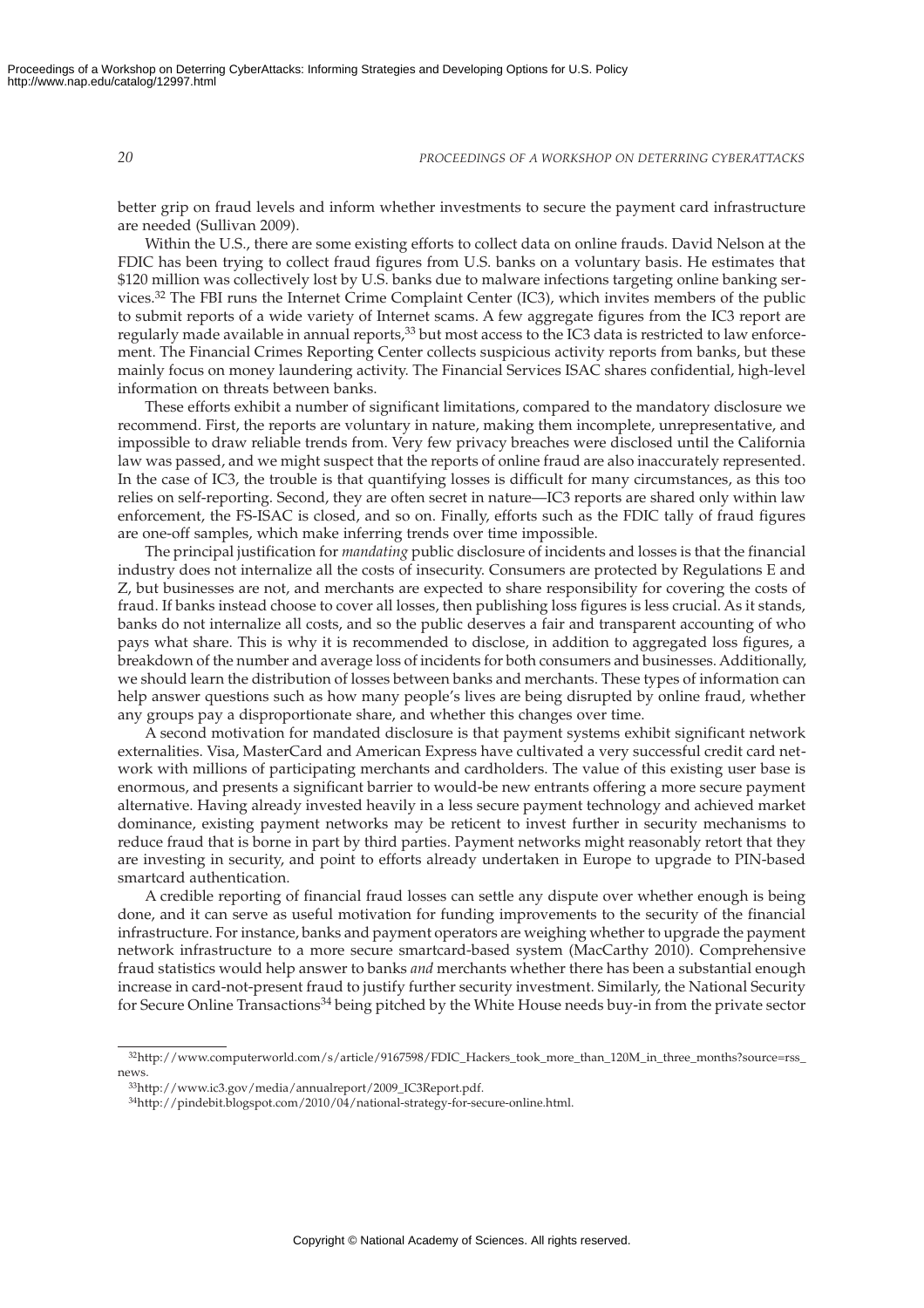to be successful. To get that buy-in, firms need to believe that improved online authentication is needed. How can firms agree to spend on security when they do not have an accurate picture as to how much is being lost due to the less secure infrastructure we have today? Publishing regular statistics on losses now will motivate future investment if the problem is truly as big as has been claimed.

## **4.4 Recommendation 3: Mandated Disclosure of Control System Incidents and Intrusions**

We have received stark warnings from anonymous intelligence officials that the Chinese and Russians have regularly intruded into the U.S. electrical grid. <sup>35</sup> Yet no documented case of a successful cyber attack on process control systems has been publicly presented. In fact, when researchers from the Tuck School of Business interviewed an oil and gas refiner as part of a field study (Dynes, Goetz and Freeman 2007), they were told by the VP for refining that he "had never heard of" a cyber-incident shutting down a plant in the industry. The VP went on to state that he would only consider investing in process control systems security after a similar-sized refinery was attacked first.

Such different perspectives are hard to rectify—that attacks are already pervasive yet operators on the ground have yet to observe a single incident. One possible explanation is that the reports of incidents are exaggerated. Many of those sounding the alarm do certainly stand to gain from increased security investment. Alternatively, the existing mechanisms for exchanging information, the sector-specific ISACs, have failed. ISACs have been in operation for around a decade, which is sufficient time to assess the effectiveness of the voluntary, closed-door information exchanges. Either ISACs have failed to effectively communicate the severity of threats to relevant parties in the industry, or there hasn't been much to report.

Fortunately, there is a reasonable way to get to the bottom of this conundrum: adopt mandatory disclosure of all cyber incidents and intrusions, with a substantial public reporting capacity. If the intrusions are in fact happening, those who detect them should have a duty to report these. In fact, the ISACs could serve as the organization to receive reports, provided that there is a clear duty to produce public reports that receive widespread dissemination.

# *Recommendation 3: Mandatory disclosure of control system incidents and intrusions to the relevant ISACs, who provide further public dissemination.*

There has been some tentative movement in this direction within the electricity industry. The selfregulatory body NERC has required power companies to start reporting to regulators any time they observe a disturbance suspected to have been caused by sabotage (NERC standard CIP-001). The reports themselves are kept secret, and as far as we know, not shared with other firms in the industry. This is a useful start, as it demonstrates an interest in keeping track of malicious disruptions. However, it is limited in the sense that reporting is only required when an outage occurs. Detecting that Chinese spies have penetrated the administrative interface into the SCADA system need not be reported, unless it caused the power to go out. It also has no explicit requirement to share the reported information with other utilities, which doesn't solve the problem of the oil refiner who is waiting to invest until he hears about others being attacked.

It must be mentioned that mandatory disclosure is no panacea. Disclosure will help address the lack of information on incidents, but the long-tail nature of cyber attacks on process control systems means that the effort could yield few reports. Furthermore, the problem of externalities remains.

<sup>35</sup>http://online.wsj.com/article/SB123914805204099085.html.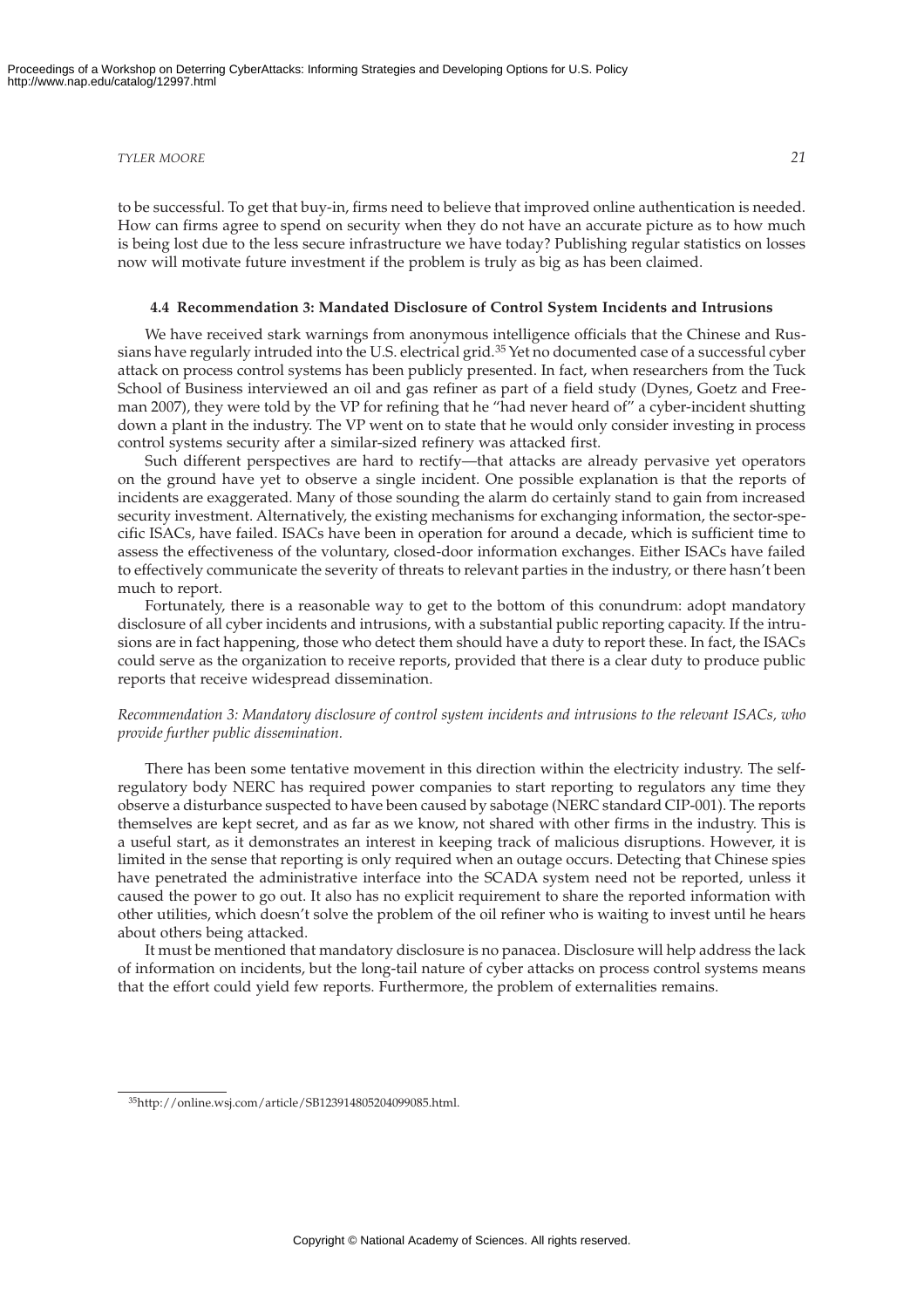## **4.5 Recommendation 4: Aggregate Reports of Cyber Espionage and Report to WTO**

Industrial espionage is claimed to be a significant problem for U.S. companies. However, these companies are naturally reticent to publicly discuss their experiences of espionage out of fear that their stock price may take a hit. Perhaps, though, the thinking is starting to change. In January 2010, Google disclosed that they had been the victim of a cyber attack apparently originating in China whose purpose was industrial espionage. <sup>36</sup> Subsequently it was revealed that at least 34 companies were affected, including Yahoo, Symantec, Northrop Grunman and Dow Chemical. 37

Unfortunately, since the trade secrets were believed to be stolen by someone internationally, the Uniform Trade Secrets Act and Economic Espionage Act cannot easily be enforced. This does, however, leave one option: the TRIPS agreement of the World Trade Organization. Deciding to bring cases to the WTO is always politically delicate. However, if the U.S. suspects that industrial espionage is rife, and largely coming from a single country (i.e., China), then it may be worth preparing a complaint to the WTO. It's true that such a complaint could potentially harm the stock prices of the firms named victims. If espionage is anywhere near as pervasive as what has been uncovered in the Google case, then it may be in the strategic interest of the U.S. to take action.

## **5 CONCLUSION**

An economic perspective is essential for understanding the state of cybersecurity today, as well as how to improve it moving forward. In this paper, we have described several key economic challenges: misaligned incentives, information asymmetries and externalities. We have also reviewed the policy options available for overcoming these barriers, notably information disclosure and intermediary liability. Our principal recommendations focus on getting Internet service providers to take a more active role in cleaning up infected computers, and to collect and publish data on a range of security incidents. These recommendations are designed to raise awareness to cybersecurity issues and assign responsibility for action within the private sector so that the risks to society may be mitigated.

## **REFERENCES**

- Acquisti, A., A. Friedman, and R. Telang. 2006. Is There a Cost to Privacy Breaches? An Event Study. *Proceedings of the International Conference on Information Systems (ICIS)*, Milwaukee, WI.
- Akerlof, G. A. 1970. The Market for 'Lemons': Quality Uncertainty and the Market Mechanism. *Quarterly Journal of Economics* 84(3):488-500.
- Anderson, R. 2001. Why Information Security is Hard—An Economic Perspective. *Proceedings of the 17th Annual Computer Security Applications Conference*, pp. 358-65. IEEE Computer Society.

Anderson, R., and T. Moore. 2006. The Economics of Information Security. *Science* 314(5799):610-13.

Anderson, R., R. Boehme, R. Clayton, and T. Moore. 2008. Security Economics and the Internal Market. European Network and Information Security Agency. Available at http://www.enisa.europa.eu/act/sr/reports/econ-sec/economics-sec/at\_down load/fullReport.

Bandyopadhyay, T., V. Mookerjee, and R. Rao. 2009. Why IT managers don't go for cyber-insurance products. *Communications of the ACM* 52(11):68-73.

Barnes, Douglas A. 2004. Deworming the Internet. *Texas Law Review* 83(1), available at http://ssrn.com/abstract=622364.

- Boehme, R. and G. Kataria. 2006. Models and measures for correlation in cyber-insurance. *Proceedings of the Workshop on the Economics of Information Security*, University of Cambridge, UK.
- Boehme, R. and G. Schwarz. 2010. Modeling Cyber-Insurance: Towards a Unifying Framework. *Proceedings of the 9th Workshop on the Economics of Information Security*, Cambridge, MA, June 7-8. Available at http://weis2010.econinfosec.org/papers/ session5/weis2010\_boehme.pdf.

Camp, L. J., and C. D. Wolfram. 2004. Pricing Security: A Market in Vulnerabilities. In Economics of Information Security, Vol. 12, *Advances in Information Security*, ed. L. J. Camp and S. Lewis, 17-34. Boston: Kluwer Academic Publishers.

<sup>36</sup>http://www.darkreading.com/vulnerability\_management/security/attacks/showArticle.jhtml?articleID=222700786. 37http://www.washingtonpost.com/wp-dyn/content/article/2010/01/13/AR2010011300359.html.